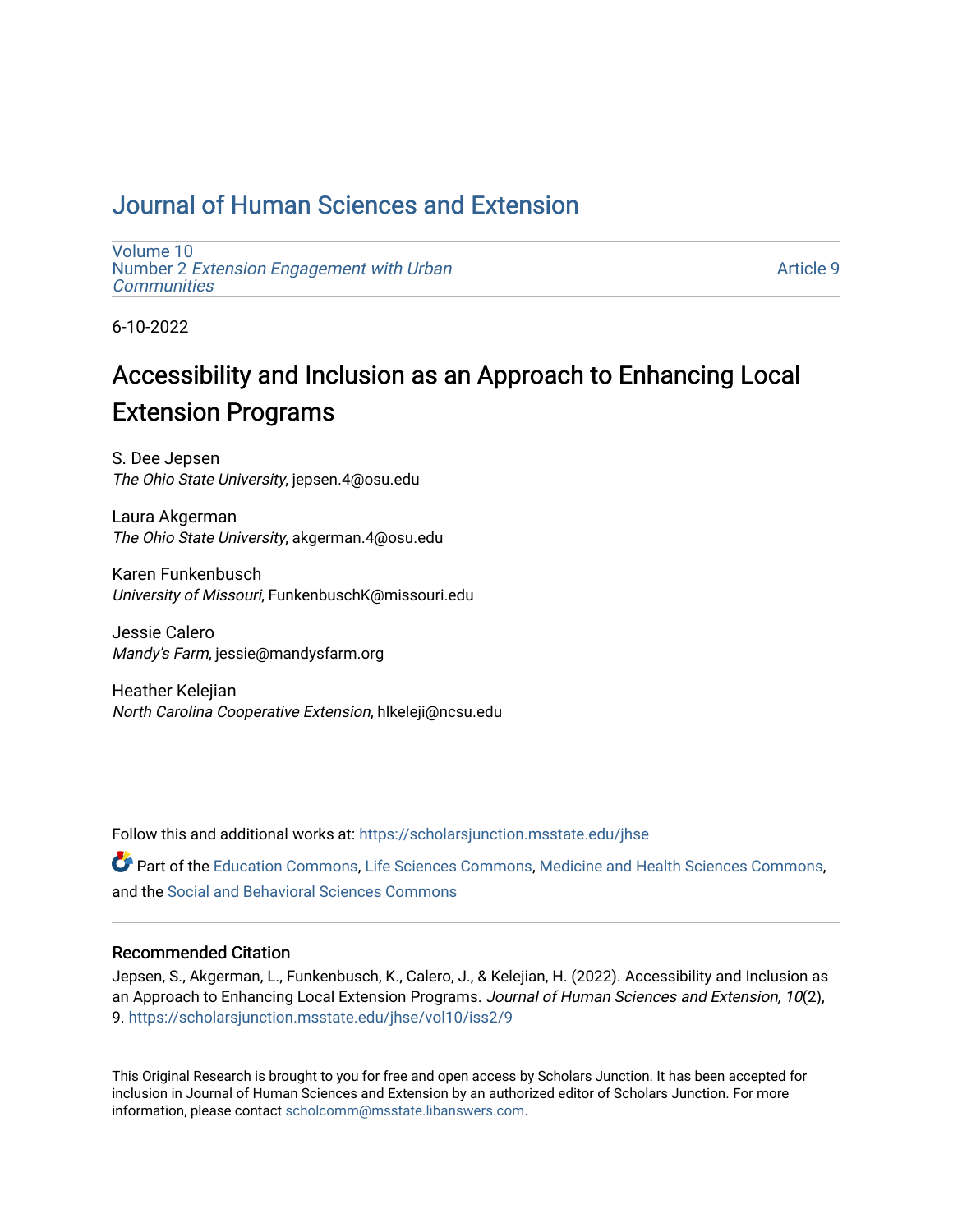# **Accessibility and Inclusion as an Approach to Enhancing Local Extension Programs**

#### **S. Dee Jepsen**

**Laura Akgerman** *The Ohio State University*

#### **Karen Funkenbusch**

*University of Missouri*

#### **Jessie Calero**

*Mandy's Farm*

#### **Heather Kelejian**

*North Carolina Cooperative Extension*

*Providing accessible learning opportunities and inclusive programs are critical to Extension's mission. Creating inclusive environments is more than consideration for individuals' personal identity. Using principles of Inclusion, Diversity, Equity, and Accessibility (IDEA) is an approach to intentionally build community and create new opportunities for education and growth. The Americans with Disabilities Act is a federal law requiring businesses and events to be accessible to individuals with disabilities. The Rehabilitation Act of 1973 states, "no qualified individual with a disability may be discriminated against in any program or activity receiving federal financial assistance." The legislation applies to Extension buildings, programs, and gardens that are available to the public. This article highlights Extension's relevance for creating accessible spaces and programs with examples from four U.S. states. Extension professionals within AgrAbility, occupational health, and therapeutic horticulture describe their experiences integrating IDEA to enhance urban agricultural programs. They share best management practices and additional resources applicable for community gardens, greenhouses, agritourism, and urban agricultural spaces. When Extension professionals and their collaborators strive to make urban programming accessible, they enhance the quality of life for participants. Applying disability service concepts to urban communities maximizes the Land Grant's mission to create inclusive environments, ultimately impacting agricultural sustainability.* 

*Keywords:* agriculture, farming, gardening, disability, accessibility, inclusion, AgrAbility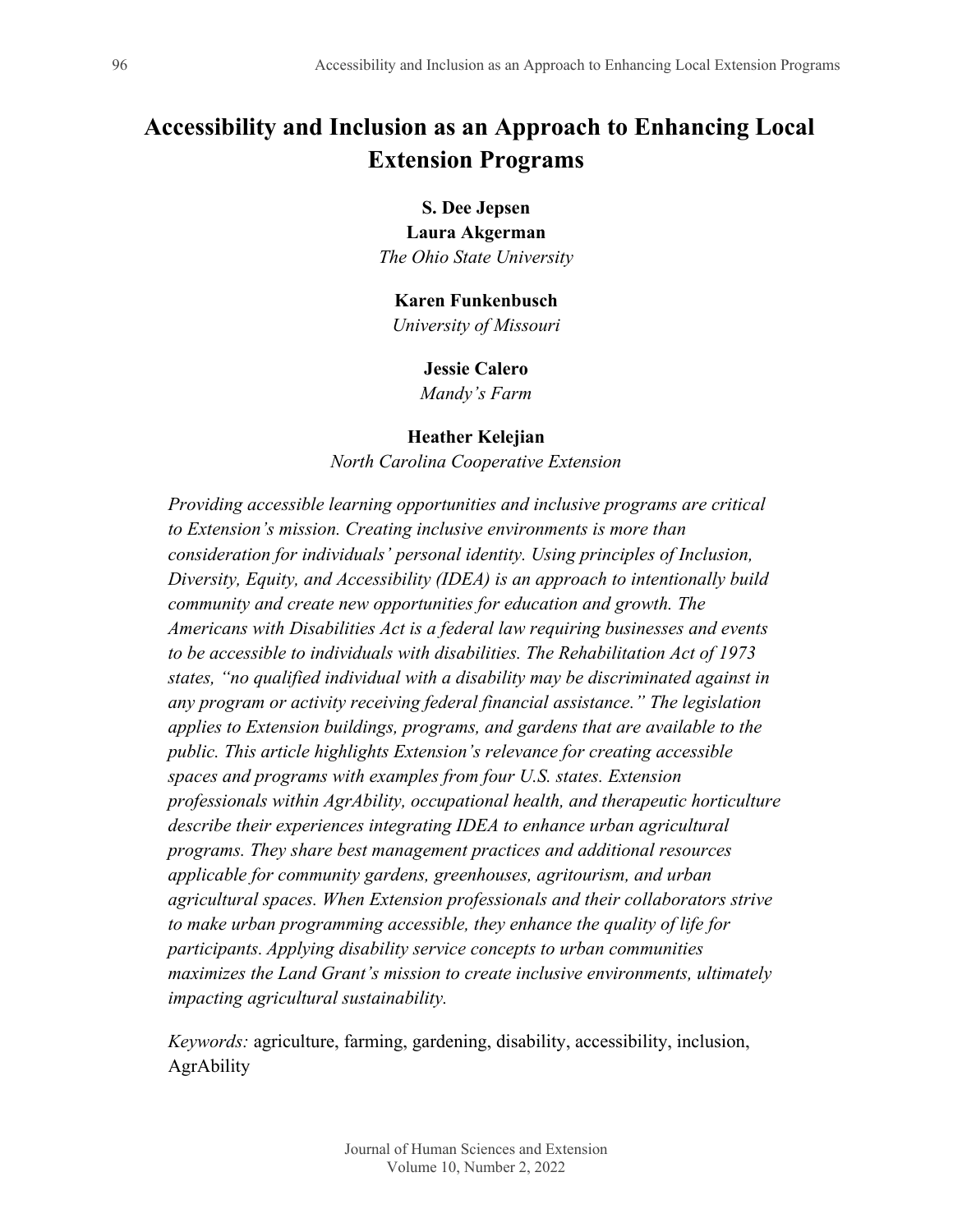Providing accessible learning opportunities and inclusive programming are critical components of the Extension mission. Accessibility does not benefit just one population but rather builds upon Extension efforts to embrace principles of Inclusion, Diversity, Equity, and Accessibility (IDEA). This approach has been embraced by urban growing spaces and community gardens across the country. It is especially important as renewed values are placed on opportunities to learn and grow through agriculture.

Truly embracing the term *inclusive* means more than exhibiting personal respect for individual participants and their identities. Inclusivity prioritizes practices that ensure accessibility, allowing all audiences to participate in community programming, employment, and recreation (Cummins et al., 2012). Accessibility and inclusion, or lack thereof, are highlighted when educational or community-centered activities and programs occur in non-traditional spaces, as is often the case in agriculturally-focused venues.

It is estimated that one in four Americans–that's 61 million people–have a disability that impacts their life activities (Okoro et al., 2018). While many Americans are born without a congenital disability, it is important to recognize that as people age, the likelihood that they will have a disability increases significantly. The Centers for Disease Control and Prevention (CDC) estimate 50% of all Americans aged 65 or older have a disability (CDC, 2016). One in four women are reported to have a disability, and it increases to two in five persons with a disability if they are non-Hispanic American Indians and Alaskan natives (Okoro et al., 2018). For persons with a disability, the CDC further calculates the following percentages: 13.7% have a mobility disability with serious difficulty walking or climbing stairs; 10.8% have a cognition disability with serious difficulty concentrating, remembering or making decisions; 5.9% are deaf or have serious difficulty hearing; and 4.6% have a vision disability with blindness or serious difficulty seeing even when wearing glasses (Okoro et al., 2018).

Percentages of adults with disability increase as poverty increases. Mobility disability is nearly five times as common among middle-aged adults living below the poverty level compared to those whose income was twice the poverty level (CDC, 2016).

Extension professionals are trained to teach through a variety of modalities, including in-person presentations or demonstrations; interactive discussions; virtual workshops and webinars; and working with large groups while providing side-by-side instruction and individualized support. Attention to accessibility is an important part of these educational opportunities. When Extension professionals offer audience-sensitive programming, they naturally increase inclusive programming opportunities to involve more clientele (Cummins et al., 2012; Mouton & Bruce, 2013; Taylor-Winney et al., 2019). Beyond the educational content, Extension educators provide a welcoming environment by creating, maintaining, and promoting accessible learning spaces. (Bravo, 2015; Peterson et al., 2012).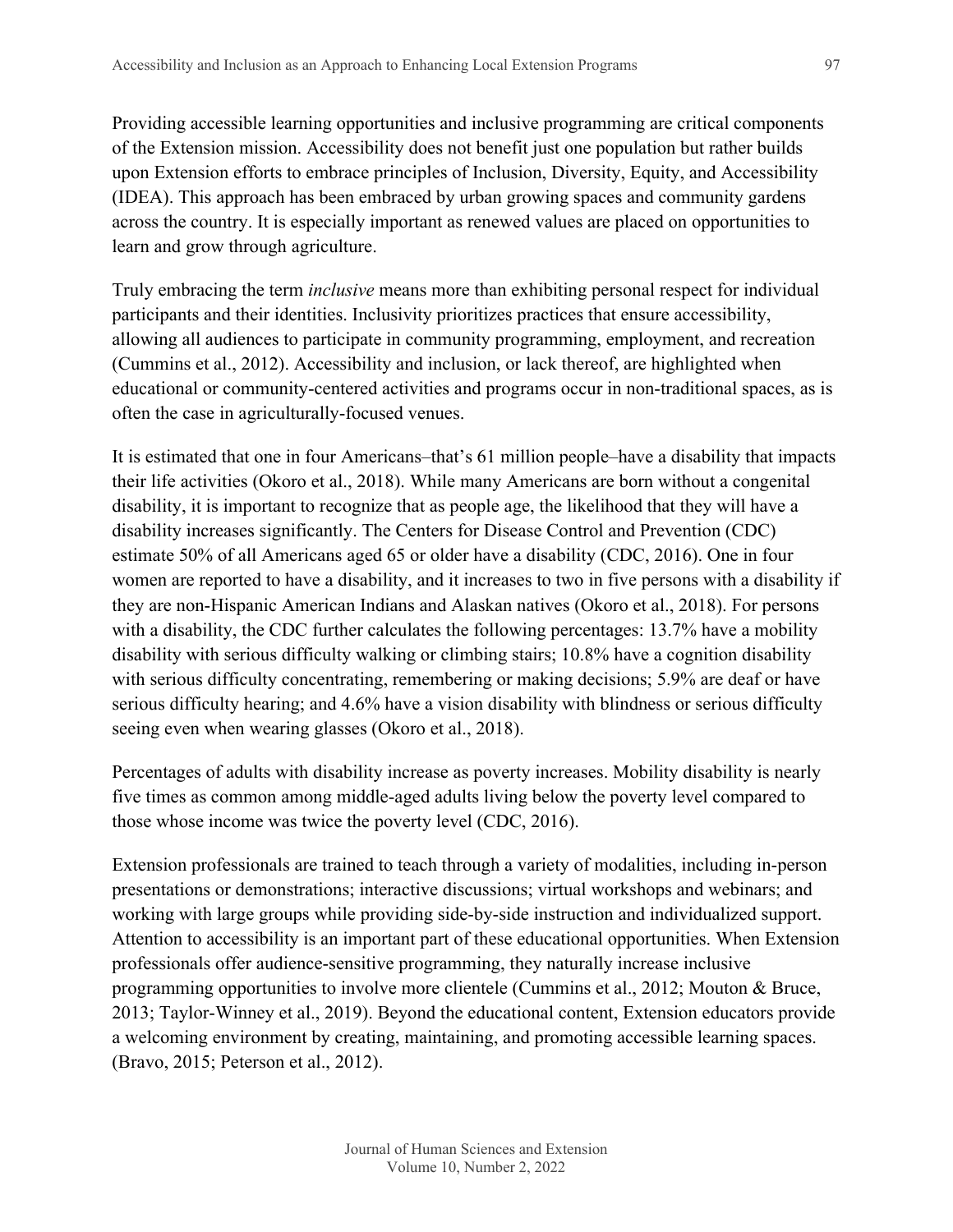Extension educators who make programs accessible are not only creating successful programs, but they are also complying with state and federal law (McBreen, 1994). As outlined in the Americans with Disabilities Act (ADA, 1990/2008), people with disabilities are entitled to access all areas of public life. These public accommodation spaces include nonprofit organizations, community libraries, public parks, educational institutions, museums, and government buildings. Extension offices are included on this list.

The question can be asked, "How can Extension programs and activities be designed for accessibility by all?" Designing accessible programs takes into consideration a realm of conditions to meet a plethora of needs. Acknowledging these considerations takes into account physical accessibility needs (e.g., walking surfaces, restroom design, or access to adaptive tools), a space or program's sensory profile (e.g., noise levels, lighting, and exposure to weather), and communication methods (e.g., spoken or written language, visual signage, or audio communication). Persons with disabilities have the same expectations and interests as nondisabled community members. It is a matter of legal obligation for them to have access to public spaces whether they are by themselves, accompanied by a care provider, or spending time with friends and family. Knowing they can easily and safely access a space, event, or educational program is vital to their independence, quality of life, and ability to engage within their community.

The purpose of this article is to provide a basic understanding of accessibility and principles of universal design (Bravo, 2015) to support the Extension educator in addressing not only the needs of farmers and community members with disabilities but the broader needs of the entire community. The authors offer examples of tools, resources, and adaptive design to create an accessible learning environment. Programs in Missouri, New Mexico, Ohio, and North Carolina highlight Extension colleagues who have adapted physical settings, programming, and individualized support for persons with disabilities. These programs exemplify strategies for integrating accessibility into urban agriculture programming, including community gardens, farm markets, and agritourism venues.

#### **Background of U.S. Disability Laws**

The Rehabilitation Act of 1973, as amended, prohibits discrimination on the basis of disability in programs conducted by federal agencies, in programs receiving federal financial assistance, in federal employment, and in the employment practices of federal contractors (Rehabilitation Act, 1973). The Americans with Disabilities Act is a civil rights law that prevents discrimination against individuals with disabilities in all areas of public life (ADA, 1990/2008). The purpose of the law is to ensure people with disabilities have the same rights and opportunities as everyone else. The ADA defines a person with a disability as a person who has a physical or mental impairment that substantially limits one or more major life activities, has a history or record of such an impairment, and is perceived by others as having such an impairment. The ADA also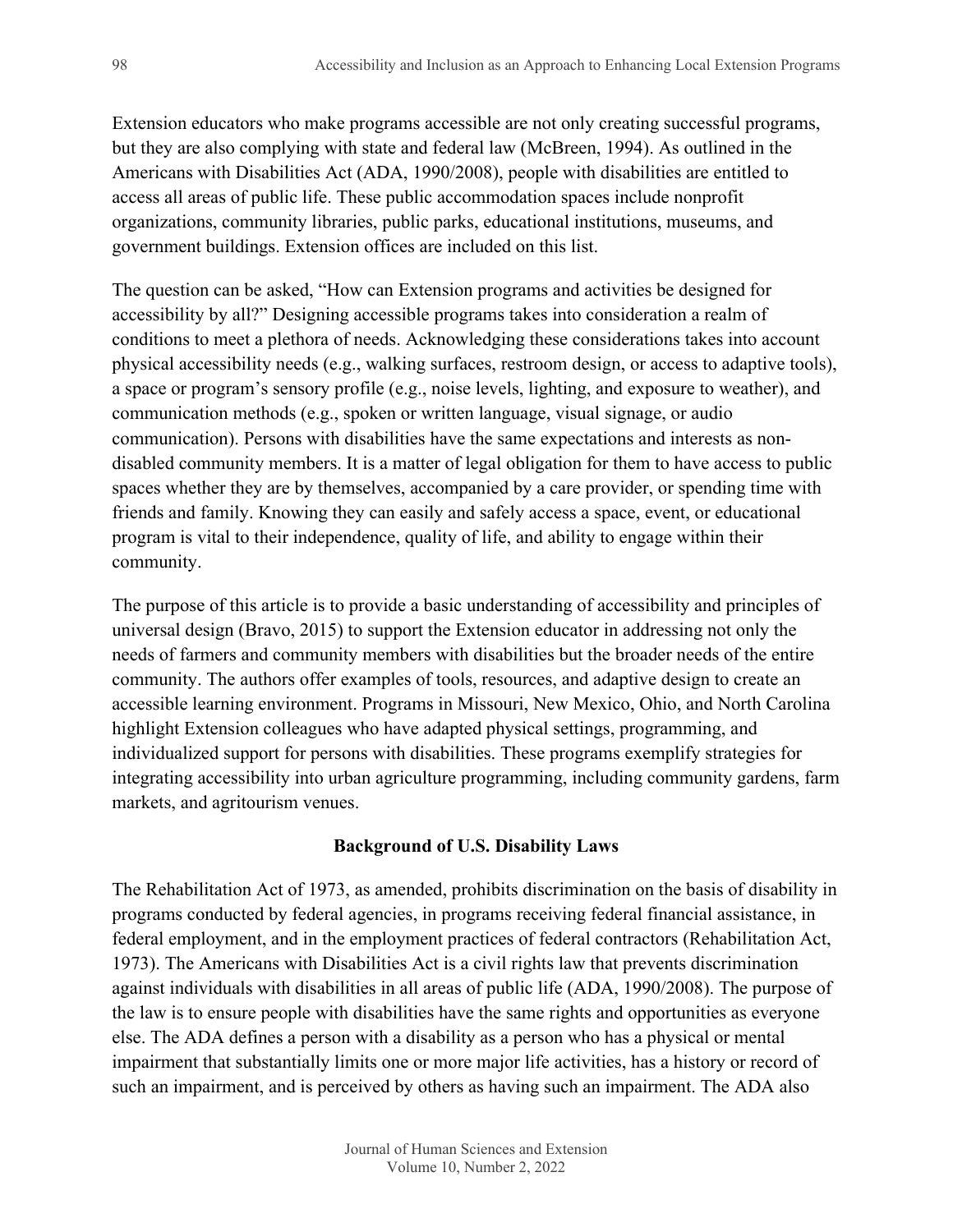makes it unlawful to discriminate against a person based on their association with a person with a disability.

Meeting compliance with federal disability laws has several approaches. It is important to have a basic understanding of common terms used when describing or referencing accessibility:

**Accessibility** is when the needs of people with disabilities are specifically considered, and products, services, and facilities are built or modified so they can be used by people of all abilities (CDC, 2020).

**Assistive technology** is equipment, software, and devices to increase or maintain function, productivity, and independence (Assistive Technology Industry Association, 2022).

**Accommodation or modification** is an alteration to how a program is offered, so a person with a disability can attend and participate (ADA, 1990/2008; CDC, 2016).

**Universal design** is an accommodation practice not to target persons with disabilities but rather to make areas accessible for all persons regardless of their disability status. The design and composition of an environment so it may be accessed, understood, and used to the greatest extent possible in the most independent and natural manner possible in the widest possible range of situations without the need for adaptation, modification, assistive devices, or specialized solutions by any persons of any age or size or having any particular physical, sensory, mental health, or intellectual ability or disability and in relation to electronic systems, and electronics-based process of creating products, services or systems so they may be used by any person (Bravo, 2015; National Disability Authority, n.d.).

Meeting compliance of accessibility from an Extension perspective takes into consideration several layers. Examples of items that need to be accessible include the promotional or marketing materials, the course materials and curriculum, program presentations and webinar content, signs, parking spaces, and buildings, especially with regards to restrooms and emergency exits. For agricultural programs, accessibility also means meeting access accommodations of physical spaces, such as public gardens, greenhouses, and other growing spaces of fruits, vegetables, and livestock.

## **Programs Serving Persons with Disabilities**

A variety of programs are available for Extension professionals to address the many facets of accessibility, especially in an urban environment. Some programs provide direct consultation for persons with disabilities to match the environment with the person's ability. Others utilize the principles of universal design to create accessible spaces for both active and passive engagement.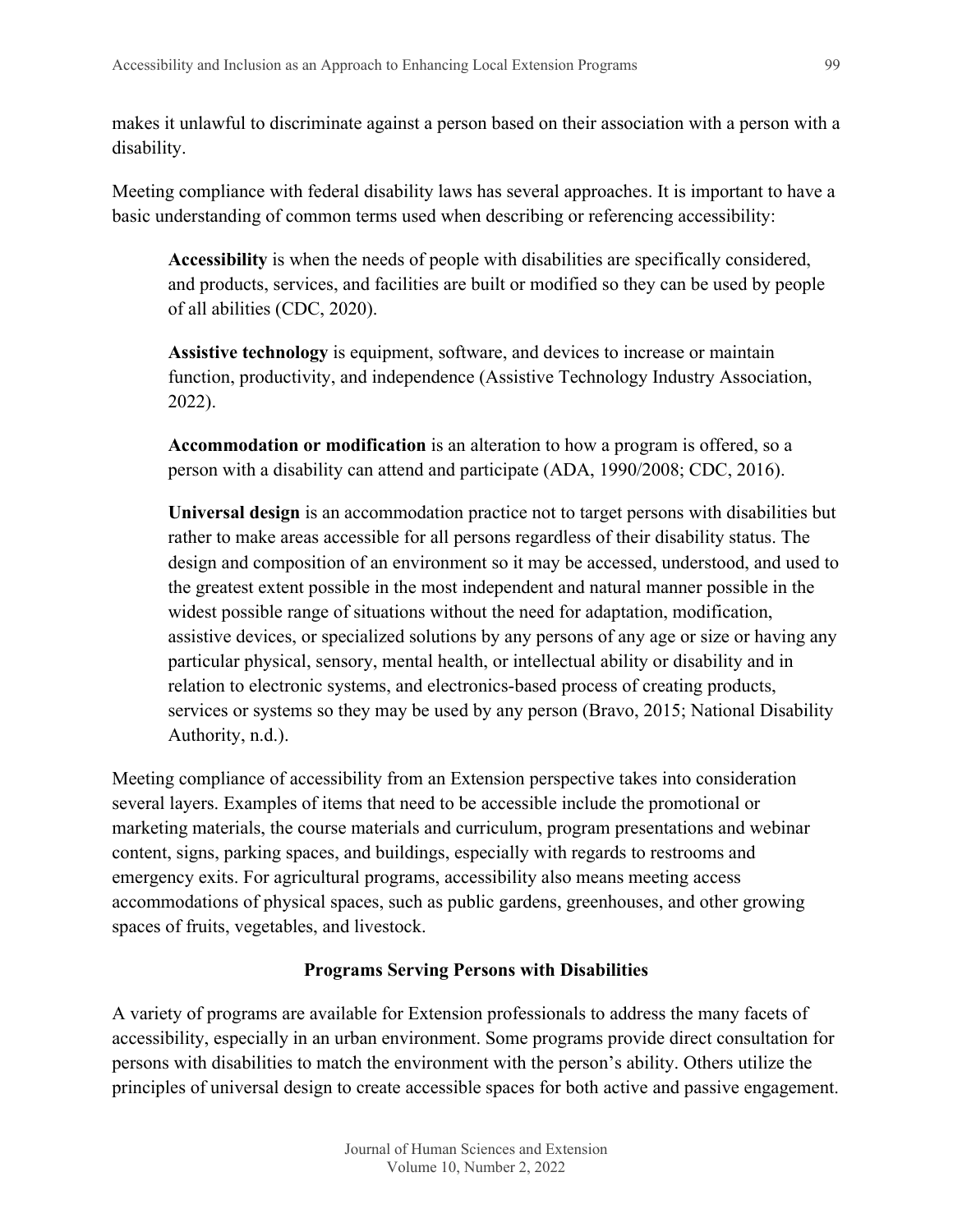# **Horticultural Therapy**

Horticultural therapy has very specific defined goals and is typically found in medical settings, including but not limited to hospitals, rehabilitation centers, mental health facilities, long-term care facilities, and group homes. Haller and Capra (2017) identify four elements necessary for intervention in horticultural therapy: a client, a trained horticultural therapy professional, defined goals, and plant material. All four elements must be present to consider an activity horticultural therapy (see Figure 1).



# *Figure 1. Horticultural Therapy Practice: Elements and Process (adapted from Haller & Capra, 2017)*

The American Horticultural Therapy Association (AHTA), with a mission "to promote and advance the profession of horticultural therapy as a therapeutic intervention and rehabilitative modality," is the national leader for professional development of horticultural therapy and therapeutic horticulture (AHTA, 2022). Often these terms are used interchangeably, but they represent two different forms of therapy.

AHTA states the formal definition of horticultural therapy as "the participation in horticultural activities facilitated by a registered horticultural therapist to achieve specific goals within an established treatment, rehabilitation, or vocational plan" (AHTA, 2022).

# **Therapeutic Horticulture**

Therapeutic horticulture has broader overarching goals rather than specific, defined goals. Therapeutic programs may also be led by individuals who have some training in horticulture and allied human service fields but are not professionally registered. For example, several Master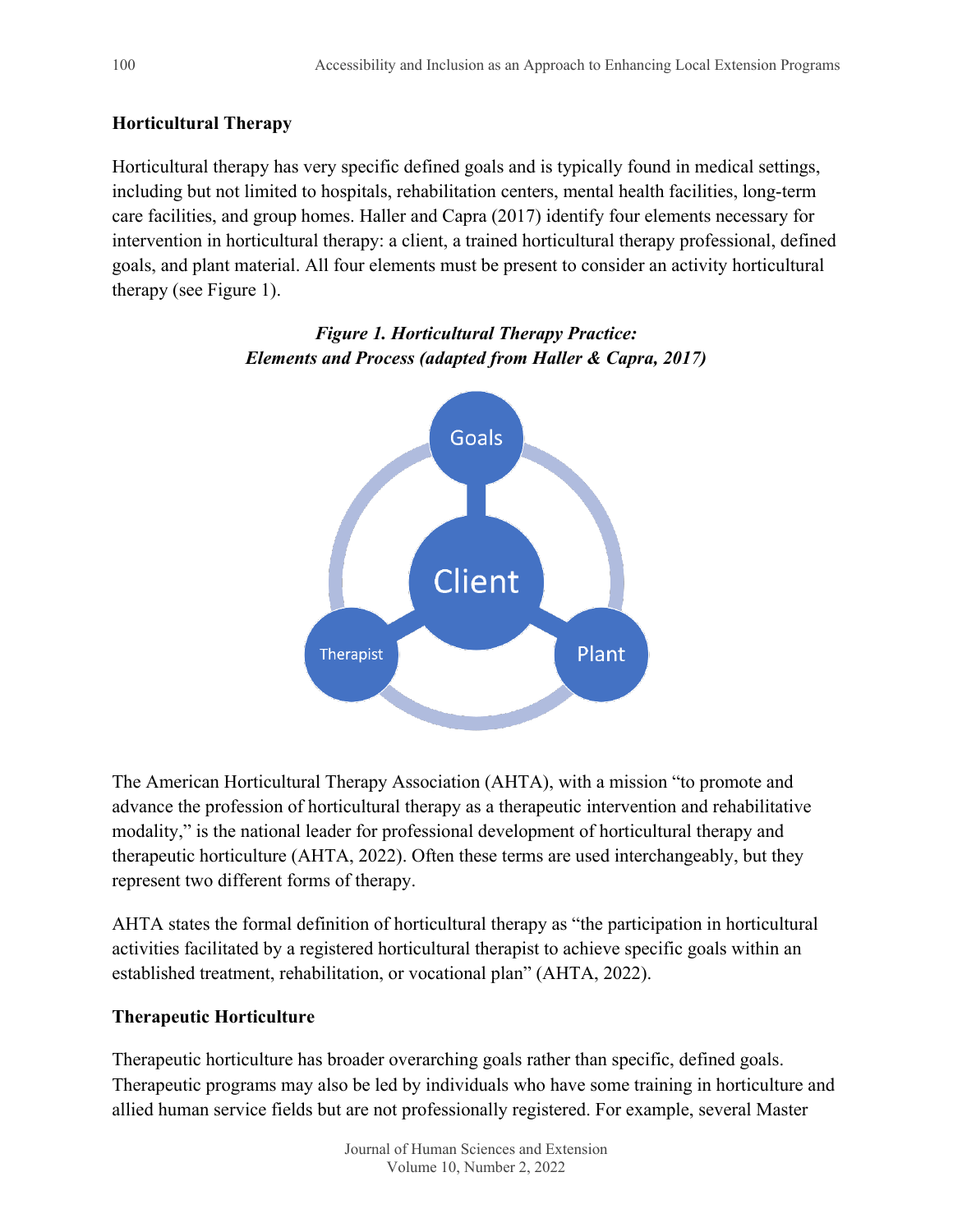Gardener organizations across the country provide opportunities for therapeutic gardening. These programs are conceived and led by Master Gardeners who have worked in fields such as special education, psychiatric nursing, and speech therapy. Therapeutic horticulture programs are found in more informal settings that can include senior centers, public gardens, and schools with a goal to improve the overall wellness of individuals, groups, or communities.

Both horticultural therapy and therapeutic horticulture focus on the process rather than the end product and have an important function in human health. Horticultural therapy requires active participation on the part of the client to reach the stated goals, while therapeutic horticulture includes forms of "active and passive involvement" (AHTA, 2022). Therapeutic horticulture programs can be offered to a broader audience, while horticultural therapy targets specific goals with a modality that is unique in the engagement of individuals with the natural world around them. Haller et al. (2019) do an excellent job outlining the many ways therapy programs of both types can be used in a variety of garden settings, including community gardens, urban gardens, therapy gardens, enclosed gardens, agricultural settings, developed landscapes, woodlands, and wilderness settings.

Most programs offered through Extension fall into the category of therapeutic horticulture. Not every state Extension program offers therapeutic programming, and currently, there is not a central location to find existing programs.

# **AgrAbility**

Under the U.S. Department of Agriculture, National Institute of Food and Agriculture (USDA-NIFA), the AgrAbility Project has the vision to enhance quality of life for farmers, ranchers, and other agricultural workers with disabilities (National AgrAbility Project, n.d.). Funds are awarded to state teams comprised of a Land-Grant University and a nonprofit organization. AgrAbility programs are not available in all states. Current programs are listed on the AgrAbility website [\(https://www.AgrAbility.org\)](https://www.agrability.org/).

Unique services are provided by this program to provide direct services to agricultural workers with personal consultations for workplace accommodations. AgrAbility staff can work in tandem or in isolation of state-specific vocational services to meet the needs of an accessible workplace environment, depending on the knowledge and capacity of case workers' knowledge for agricultural operations and equipment. The program also offers educational programs, resources, and networking opportunities to incorporate new technologies and disability services for persons involved in agriculture. Examples of these resources are provided in the resource section of this article. Working across regions in the United States, many state-funded programs have adapted their programs to meet the local disability needs for urban agriculturalists and veterans as well as for assistance-supported employment.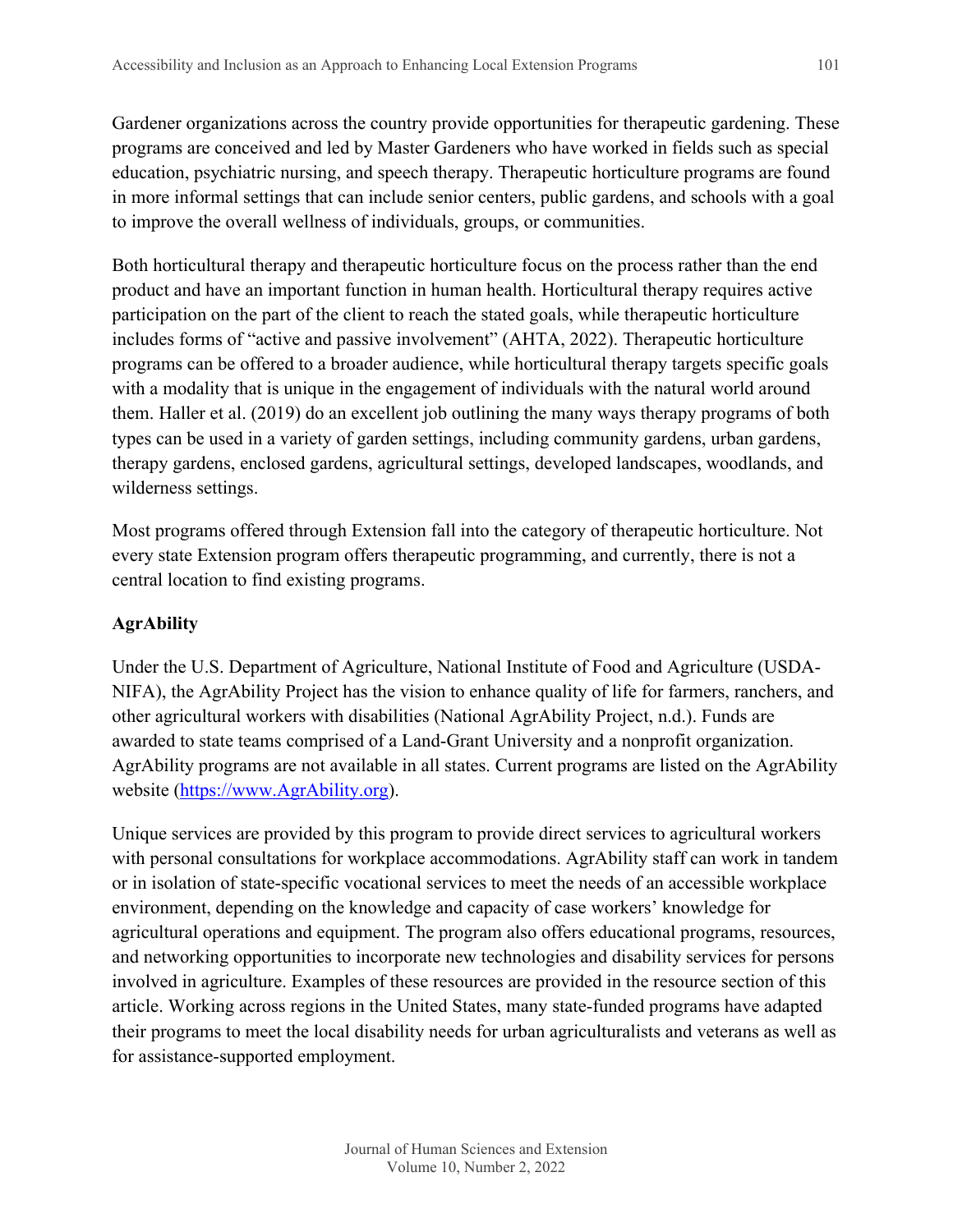# **Community Gardens**

Unlike private gardens, community gardens involve the convergence of multiple individuals coming together to grow food, provide open space and greenery, and serve differing local needs within the geographic district it serves (Ferris et al., 2001). They can enhance sustainability and food security issues as well as increase health and mental well-being. Public gardens are used by and beneficial for individuals of any age, race, ethnicity, and socioeconomic status, as well as their disabled and non-disabled status. "What distinguishes a community garden from a private garden is the fact that it is in some sense a public garden in terms of ownership, access, and degree of democratic control" (p. 560).

Community gardens are found in a variety of settings with different purposes and management styles. Common types of community gardens include leisure gardens, school and children gardens, crime diversion gardens, healing and therapy gardens, entrepreneurial gardens, demonstration gardens, and neighborhood ecological restoration areas (Ferris et al., 2001).

# **Experiential Learning Model**

The foundation of experiential learning is the application of hands-on learning, with active reflection and translation of what the learners are doing. It is not simply learning a skill through repetitive practice. Best used in adult education, experiential learning allows for hands-on skills and critical thinking skills to be improved and put into action (Peterson, 2019).

Kolb (1984) describes experiential learning as a four-part cycle as it engages with the learners:

- 1) The learner has concrete experience with the content being taught.
- 2) The learner reflects on the experience by comparing it to prior experiences.
- 3) Based on experience and reflection, the learner conceptualizes new ideas about the content being taught.
- 4) The learner acts on their new ideas by experimenting in an experiential setting.

Combining the experiential learning model of "do, reflect, apply" for persons with disabilities allows participants to be actively engaged in urban agricultural programs when such programs include adaptive practices or accessible experiences. Participants increase their knowledge, learn new ways to apply that knowledge, develop their skills, gain confidence and clarify their values while entering, establishing, building, and managing successful urban farm enterprises or accessible garden plots.

# **Highlights of Four U.S. Programs**

Within communities, urban agricultural programs have appeared in various formats. It is not uncommon to see gardens on the properties of hospitals, schools, and rehabilitation centers. Also popular with job service agencies, agriculture is a welcomed skill, lifestyle, and stress reliever.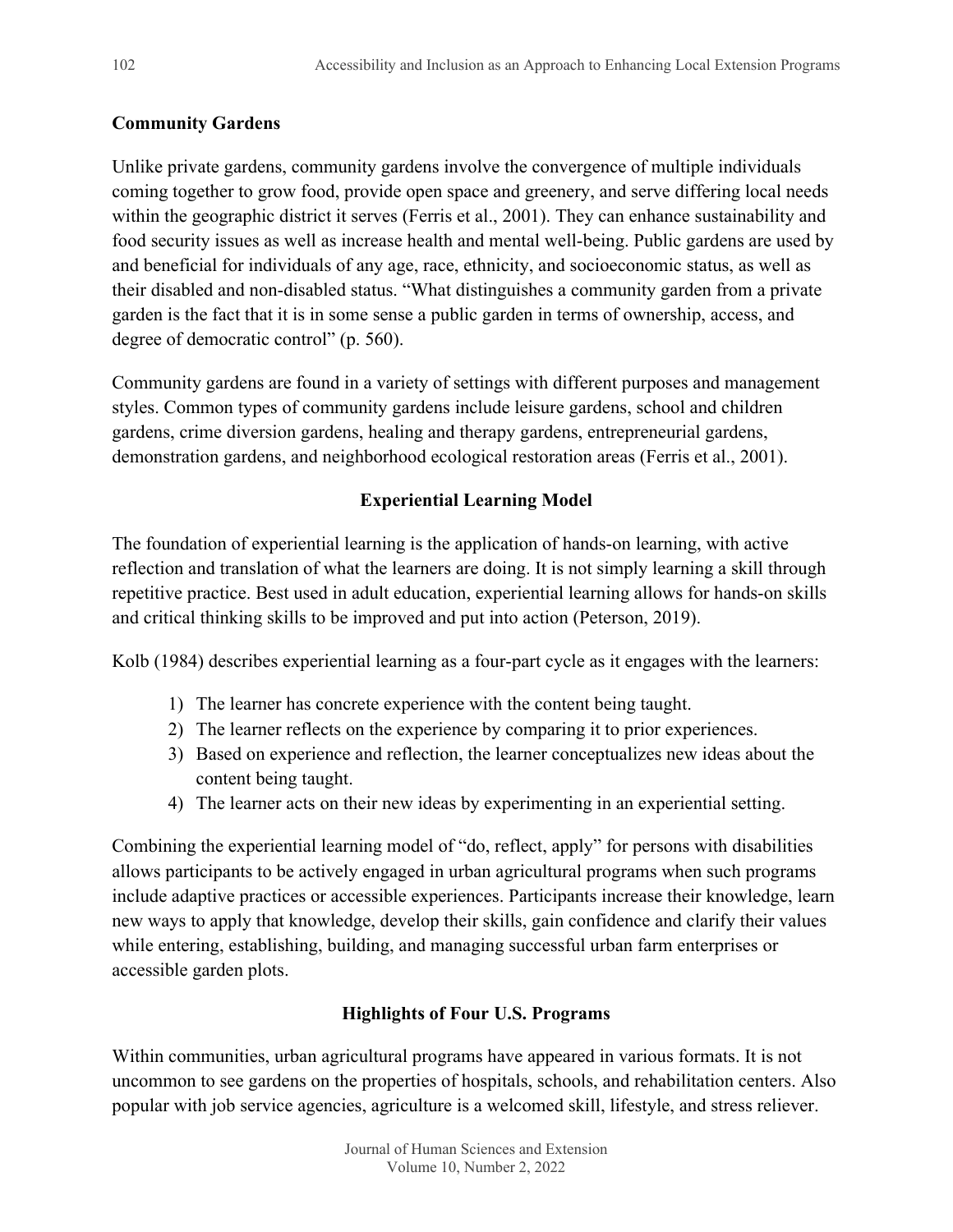The authors, who all have an Extension appointment and serve persons with disabilities, share highlights of their state's urban agricultural outreach programs focusing on how they offer disability services and adaptive features for physical spaces. While several authors are associated with an AgrAbility program, being a part of an AgrAbility program is not a requirement for meeting the accessibility needs of clientele when working in Extension-related positions.

#### **Missouri**

The University of Missouri Extension (MU Extension) initiated an AgrAbility program 25 years ago with a focus on disability and adaptive agriculture to promote productivity and independent living for agriculturalists with disabilities and their families. Rural and urban agriculture, commercial small plot accessible gardening, horticulture therapy, or even therapeutic gardening are not new concepts in Missouri. MU Extension is committed to ensuring equitable opportunities and services through greater access, full participation, and economic selfsufficiency. Outreach efforts are intentional in designing accessible physical environments and providing education-based programs that are inclusive to all individuals with disabilities from diverse backgrounds and ability levels.

The Missouri AgrAbility program uses educational workshops and informational-based resources to assist individuals with disabilities, including veterans and their families, in urban (Columbia, Joplin, Kansas City, Springfield, St. Louis) and non-urban areas who engage in agricultural operations as a means to enhance their income. Adaptive urban agriculture has ranged in scale and intensity, from square foot accessible community gardens to church-operated commercial urban farms.

Occupational therapy and vocational rehabilitation are two examples of Missouri's health and human service fields that are closely connected to horticultural therapy by similar techniques, treatment strategies, shared facilities, program settings, and clients served. Allied health and vocational rehabilitation professionals collaborated with MU Extension 4-H, agricultural business, agronomy, horticulture, and livestock Extension specialists to develop and deliver experiential, accessible gardens and adaptive, hands-on programs.

Educational workshops are presented by trained facilitators. Online and face-to-face programs provide participants with an experiential, hands-on approach to urban agriculture with accessible small plot gardening techniques. Concepts about basic principles of ergonomic and energy conservation involved in community gardening and adaptive agriculture are taught. Primary considerations of the gardening process are based on the grip, reach, and body positioning, as well as exposure to accessibility issues in planning the garden, such as pathways and watering systems, are presented. Participants also learn how to apply assistive technology techniques, adapt equipment, and modify tools. Emphasis is placed on ways to access the garden, especially for persons who use wheelchairs, those with low vision, and those with mobility limitations.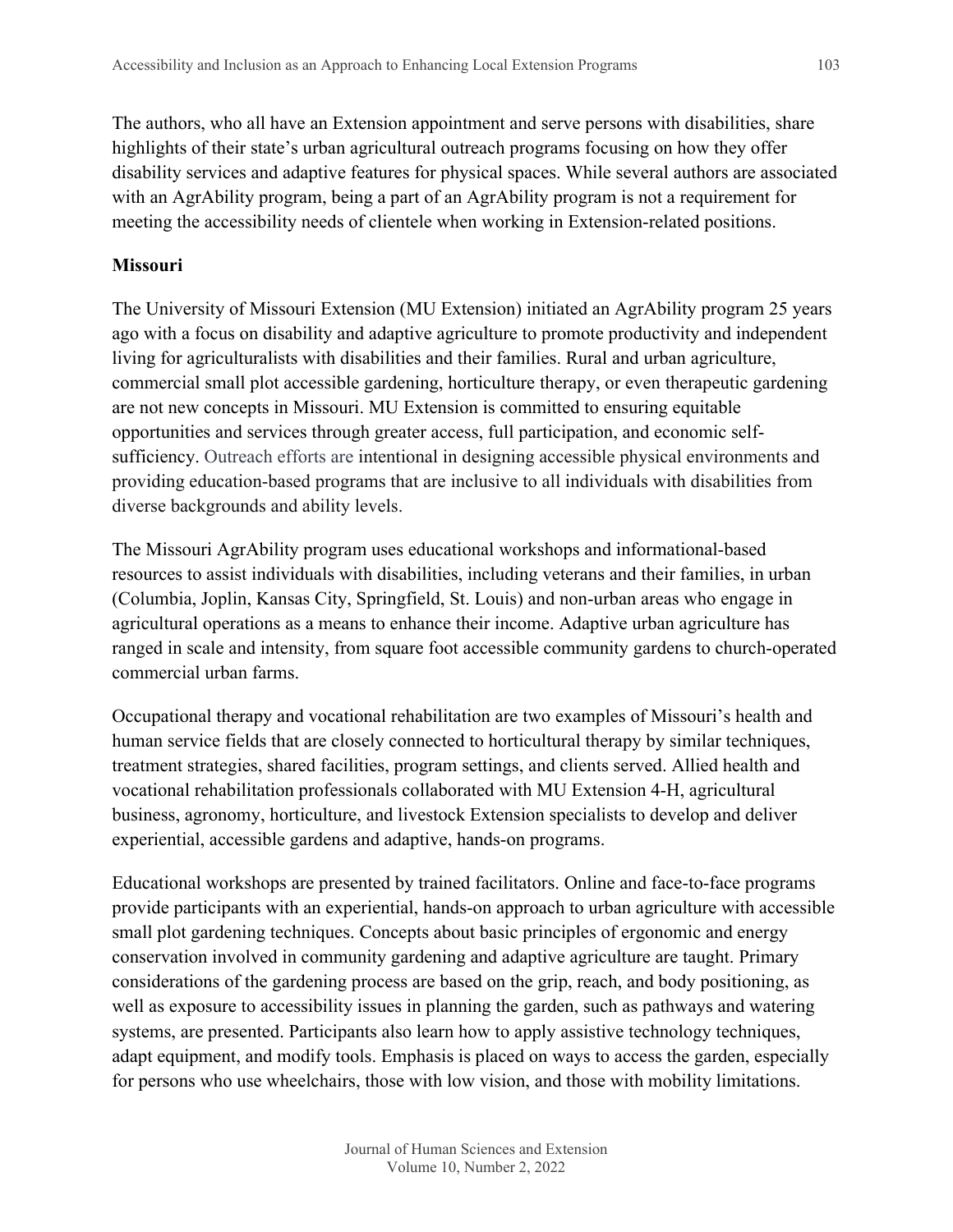Informational-based resources include techniques about how to adapt your garden as well as adaptive agriculture tip sheets, booklets, and toolkits that suggest safe strategies to help farmers with disabilities identify specialized resources from the literature, Internet, and commercial arena. AgrAbility concepts are also presented and include the provision of service, potential for financial assistance, injury prevention, and promotion of health for agriculturalists with disabilities.

#### *Veteran Urban Farm*

Another Missouri initiative is the Veteran Urban Farm, whose goal is to improve basic food and agricultural literacy, especially for people who lack connections to or experiences with agriculture. The Veteran Urban Farm is a working farm located in Columbia, Missouri. It is a place for veterans with diseases, disabilities, and disorders and their dependents to build community and heal in a healthy, therapeutic environment. Veterans with disabilities and their families use their produce to feed at-risk community members using their home-grown products.

#### **New Mexico**

In New Mexico, farmers and growers of all ages and backgrounds can access support through the New Mexico AgrAbility Project (NMAP), a collaborative effort between New Mexico State University's Cooperative Extension Service, Mandy's Farm, the University of New Mexico's Occupational Therapy Program, and the New Mexico Technology Assistance Program (NMTAP). Through NMAP, farmers born with or have developed a new disability can access technical assistance, adaptive technology and tools, occupational therapy support and evaluations, and farmer education focused on reducing risk of injury, increasing accessibility in day-to-day work environments, and increasing agricultural productivity for disabled farmers. While services through NMAP are offered statewide, the majority of NMAP service recipients are disabled residents of Central New Mexico, specifically Albuquerque and the surrounding areas. Albuquerque is divided by the Rio Grande, along which a sprawling urban community has developed, referred to as the Albuquerque Metro Area. Traversing four New Mexico counties: Bernalillo, Sandoval, Torrance, and Valencia, this urban center boasts between 750,000 and 1,000,000 residents. Individuals and families practice urban farming throughout many of these communities, both within typical subdivided communities in more crowded regions and properties comprising several acres or more in the South or North Valleys and East Mountains.

## *Mandy's Farm Apprenticeship Programming*

Through Mandy's Farm, a nonprofit organization focused on opportunities for individuals with disabilities, prospective farmers with disabilities who are interested in launching their own urban farming operation or who would like to pursue employment within an existing farming operation, can participate in the AgrAbility Apprenticeship Program. Housed across two sites, comprising over seven acres of urban farmland in the Rio Grande Valley, the AgrAbility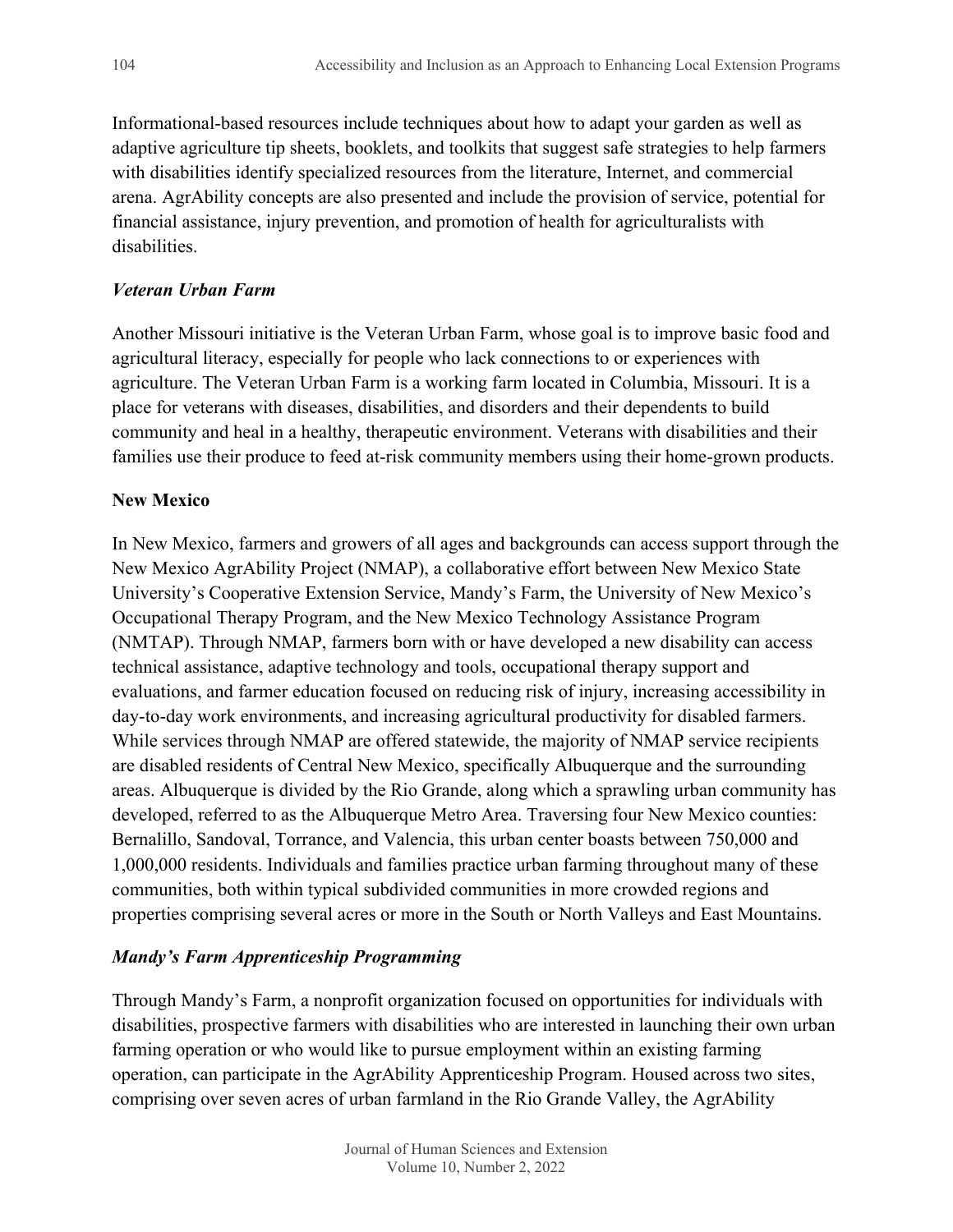Apprenticeship Program provides intensive hands-on, virtual, and classroom-based teaching for prospective farmers with disabilities. Apprentices complete a year-long learning phase designed to prepare them to work on an existing farm or start a micro-farming business of their own. They obtain invaluable experience in fruit and vegetable cultivation, farm operations and infrastructure, water conservation, soil amendment, animal husbandry, and worksite safety. Farming infrastructure, curriculum, and program design are uniquely focused on being accessible to people with a wide range of literacy levels, disabilities, communication styles, sensory needs, body sizes, and mobility needs. After completing their apprenticeship, disabled farmers can choose to incubate their small business at Mandy's Farm, with full access to water, farmland, infrastructure, adaptive tools, technical assistance, and other resources.

**Accessibility and Inclusion.** While a variety of programs focused on cultivating small-scale farming exist, Mandy's Farm is unique in its focus on integrating disabled farmers into the agricultural ecosystem, especially those who are considered to have more intensive support needs. Intensive support needs include individuals with disabilities who need extensive physical assistance, benefit from augmentative communication, require enhanced assistance related to personal and medical care, or require significant prompting and other cues when completing daily tasks. Many farming spaces embrace a whole-systems approach in relation to the ecology, infrastructure, and human activity within growing spaces while neglecting to consider accessibility and principles of universal design. To create a healthier and more inclusive community, Mandy's Farm embraces permaculture practices and universal design principles focused on careful observation and planning, cultivating growing spaces that embrace different levels of mobility, continuous quality improvement, leveraging adaptive tools and equipment, using and valuing renewable resources, eliminating waste, embracing existing ecosystems and biodiversity, working slowly and strategically, and embracing challenges as an opportunity for change and creative problem-solving.

These attitudes and philosophies are supplemented by an adaptive curriculum focused on providing farmers with a variety of concrete techniques and tools they can implement within their own gardens and small-farming businesses like a wide range of raised bed heights and vertical gardening styles, an array of adaptive tools, and leveraging access to automation and assistive technology. The program curriculum embraces a strengths-based philosophy in addressing the needs of the land, as well as the needs of disabled farmers. The program focuses on each farmer's unique skills and assets and leverages those to create success.

In preparing team members for their roles in delivering accessible and inclusive programming, Mandy's Farm prioritizes training focused on disability inclusion and accessibility, as well as anti-ableism practices and opportunities for advocacy. Training is provided internally to employees, volunteers, board members and externally to community businesses and nonprofit organizations. Training is led by a Mandy's Farm team member who identifies as disabled and is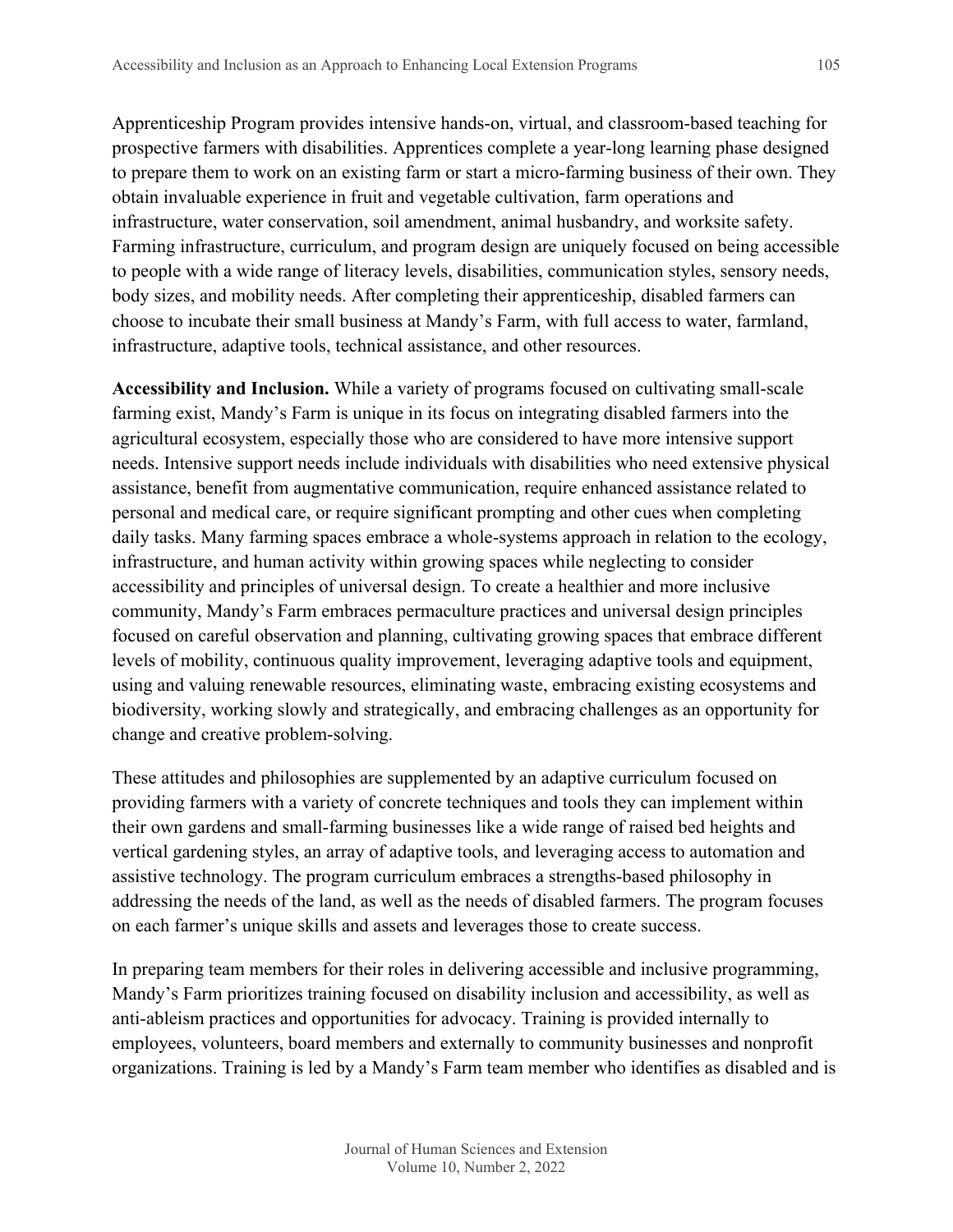focused on developing strategies to mitigate societal and physical barriers, both on-site at Mandy's Farm and in the community.

Given the uniquely diverse setting that Mandy's Farm operates in, programming within Mandy's Farm is also focused on the intersectionality between disability and race. While only 12.8% of working-age people (21-64 years old) in New Mexico have a disability, according to the American Community Survey, the rate of disability in New Mexico is much higher in communities of color (Cornell University, 2018). Of White New Mexicans, 12.5% identify as disabled, compared to 13.9% of Latinx residents and 16% of Native Americans. Mandy's Farm acknowledges that while disability status is not influenced by an individual's race, ethnicity, gender identity, sexual orientation, religion, social status, age, or income, access to healthcare and diagnosis, early intervention, and long-term support are deeply influenced by these factors. Mandy's Farm has worked to embrace inclusivity and dismantle discriminatory practices by centering the lived experiences of disabled individuals who identify as members of other marginalized groups rather than those of caregivers, healthcare providers, or clinicians. Furthermore, Mandy's Farm has examined and is working to address how implicit bias and discriminatory processes are embedded in organization planning, program design, physical space, printed materials, policies and procedures, training programs, advocacy initiatives, and calls-to-action.

**Engaging the Broader Community.** Mandy's Farm has leveraged community interest in farming to expand knowledge around agriculture, accessibility, and universal design. Through education and outreach provided to employee teams on corporate retreats, students of all ages on school field trips, service learning projects, and other community groups, Mandy's Farm has introduced a wide cross-section of the community to the unique environment of the urban farm. Members of the public have accessed education in agriculture, utilizing adaptive tools, visual signage, indoor and outdoor classroom design considerations, allowing Mandy's Farm team to share inclusive practices and accessibility measures with the broader community.

## **Ohio**

Ohio State University Extension (OSU Extension) has programs and Extension teams in AgrAbility, urban agriculture, horticulture, and Master Gardening. The role of Ohio AgrAbility (OAP) is highlighted in this article. OAP is a partnership between OSU Extension and EasterSeals Serving Greater Cincinnati. While the primary client base is farmers, networks are extended to additional rural and urban agriculturists through workshops, presentations, and outreach resources. Through multidisciplinary programming, OAP's outreach has expanded into on-site consultation services and occupational therapy-related resources for a wider audience. Popular educational programs, and their link to accessibility and inclusion, are described.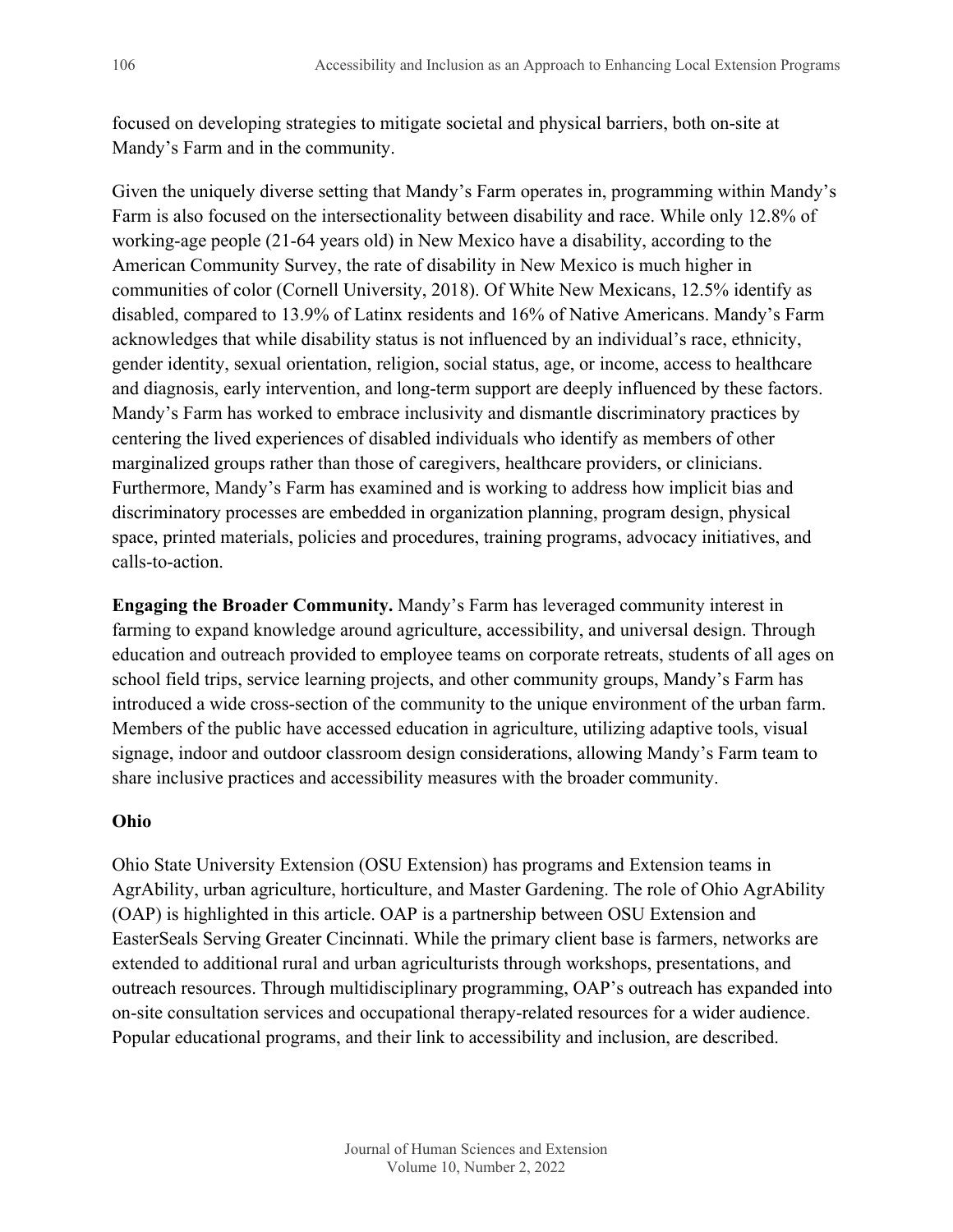## *Popular Educational Programs*

Many of OAP's urban agricultural programs focus on accessibility and inclusion for all persons. Programs include *Gardening with Arthritis*, *Ergonomic Gardening*, *Gardening Across the Lifespan*, and *Gardening–It Doesn't Have to Hurt!* The presentations emphasize the garden infrastructure, tasks, tools, equipment, and garden beds to suit the gardener's ability. The size and location of the garden are secondary to making it accessible.

Gardening workshops are offered throughout the year. Workshops in winter and fall add considerations for garden maintenance and physical structures that suit a gardener's ability. Spring and summer workshops focus on being mindful of energy, fatigue, sun and heat exposure, and possible medication interactions.

Good work habits like safe lifting and techniques for reducing neck and back strain are demonstrated in the workshops. Examples of ergonomic tools designed to encourage good body mechanics are passed around, and handouts listing suggestions for tools and equipment are shared with workshop attendees and posted on the OAP website. Suggestions are offered for simple ways to modify tools the gardener already owns and low-cost ideas for growing container gardens.

The workshops also address memory or cognitive issues and ways to keep gardeners engaged and active in the garden as their abilities decline. This topic was inspired by questions from Master Gardeners who wanted to know how they could keep fellow gardeners involved as their strength, memory, or cognitive abilities diminish.

## *Gardening Job Aids*

Ohio AgrAbility staff worked with Extension horticulturalists to create a collection of job aids for employers, supervisors, and job coaches who have workers or volunteers at their worksites with intellectual disabilities. The curriculum utilizes photos and videos to demonstrate a specific gardening task, with an emphasis on appropriate tools, safety, and modifications to suit different physical limitations.

## *GardenAbility*

Ohio AgrAbility collaborated with OSU Extension State Master Gardener coordinators and OSU occupational therapists to develop *GardenAbility,* a continuing education program for Master Gardener Volunteers. The focus of this 3-day train-the-trainer program is to provide Master Gardeners the tools and information to teach ergonomic concepts, including gardening with arthritis and other limiting techniques and workplace modifications in their local programs.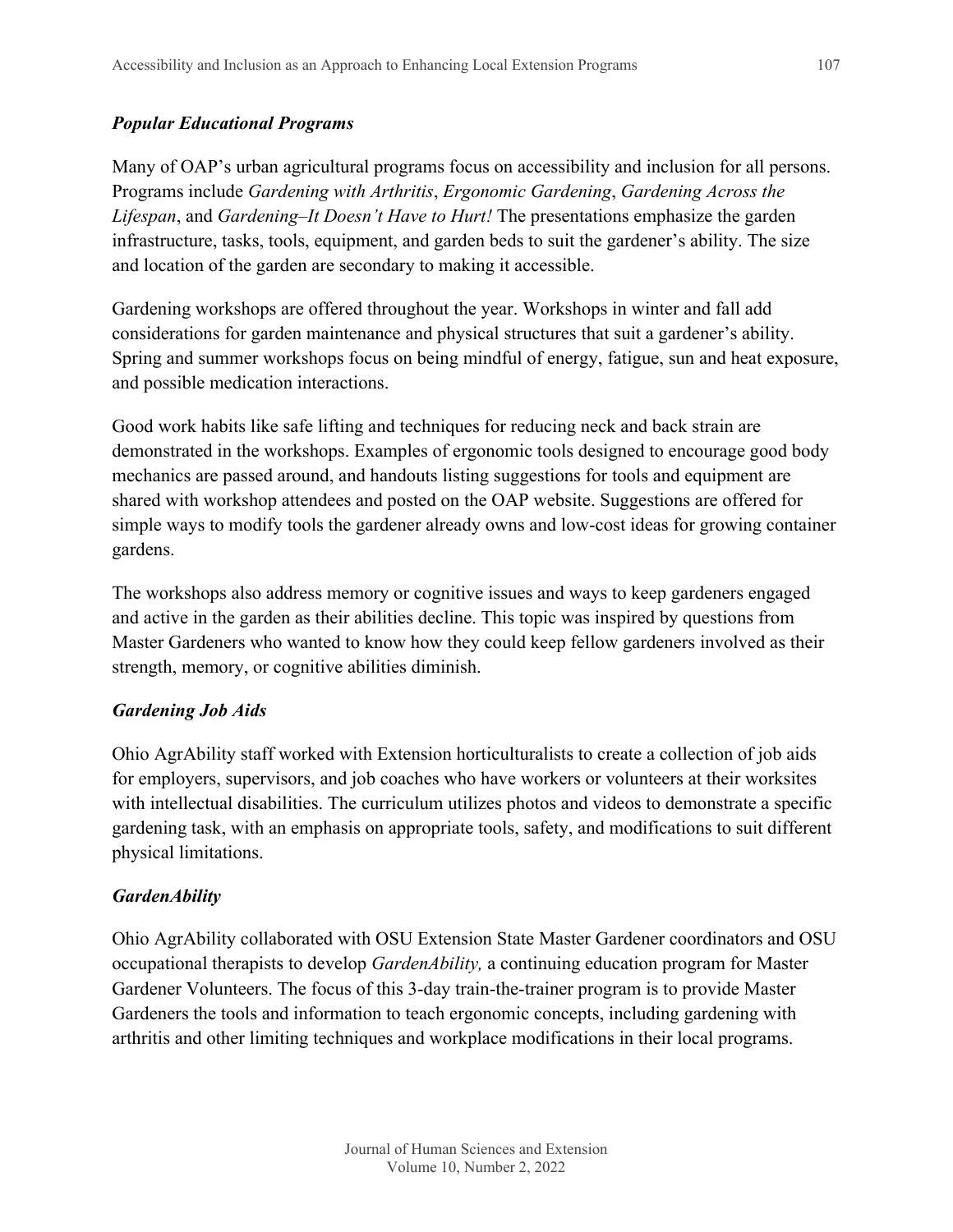## *Universal Design Workshop and Garage*

Ohio AgrAbility has an on-site demonstration area at The Ohio State University's Molly Caren Agricultural Center. The Universal Design (UD) Garage is part of a Universal Design house that annually attracts 1,400 farmers and farm families attending Farm Science Review, a large farm show in Ohio. This space is used as a learning lab in the off-season, where accessibility workshops demonstrate tools, equipment, and concepts for making the garage and farm shop a comfortable workspace for persons of all abilities.

## **North Carolina**

North Carolina Cooperative Extension (NCCE) offers programs in all 100 counties and to the Eastern Band of Cherokee, for a total of 101 Extension-based offices. According to the North Carolina Department of Health and Human Services Office of Rural Health (2019), 30 counties are considered urban. NCCE designs and implements AgrAbility, agriculture, urban agriculture, horticulture, therapeutic horticulture, food, 4-H youth development, and Master Gardening programs. In this article, programs that embrace therapeutic horticulture will be highlighted.

## *Therapeutic Horticulture*

In North Carolina, there are two Extension-based therapeutic gardening programs in public gardens. Bullington Gardens has a mission "to connect children and adults with the natural world through science-based horticultural education, to demonstrate the beauty and value of native and ornamental plants through themed public gardens, and to enhance life skills for children and adults with physical or mental challenges through horticultural therapy." The New Hanover County Arboretum's Ability Garden program strives to "empower the underserved through gardening, education, inclusion, and community engagement." In addition to these garden-based programs, 20 counties in North Carolina offer some type of therapeutic horticulture programming through Master Gardener projects. These three programs incorporate all four aspects of IDEA as they continually work to develop accessible physical garden spaces to work in and create adaptive and inclusive programming.

**Therapeutic Horticulture in Public Gardens.** The Ability Garden and Bullington Garden target four aspects of wellness–social, physical, emotional, and mental. Each program employs the principles of universal design to create dynamic, interactive education spaces, welcoming all members of their communities regardless of age, sex, sexual orientation, gender identity, race, religion, or physical limitations. Each garden has a fully accessible greenhouse space, so therapeutic programs are possible throughout the year. These two programs also have accessible outdoor workspaces and gardens with beds that accommodate work from wheelchair height. Accessible pathways, seating, hoses and watering systems, and access to shade are other important components of design in each garden. Outreach is another important aspect of these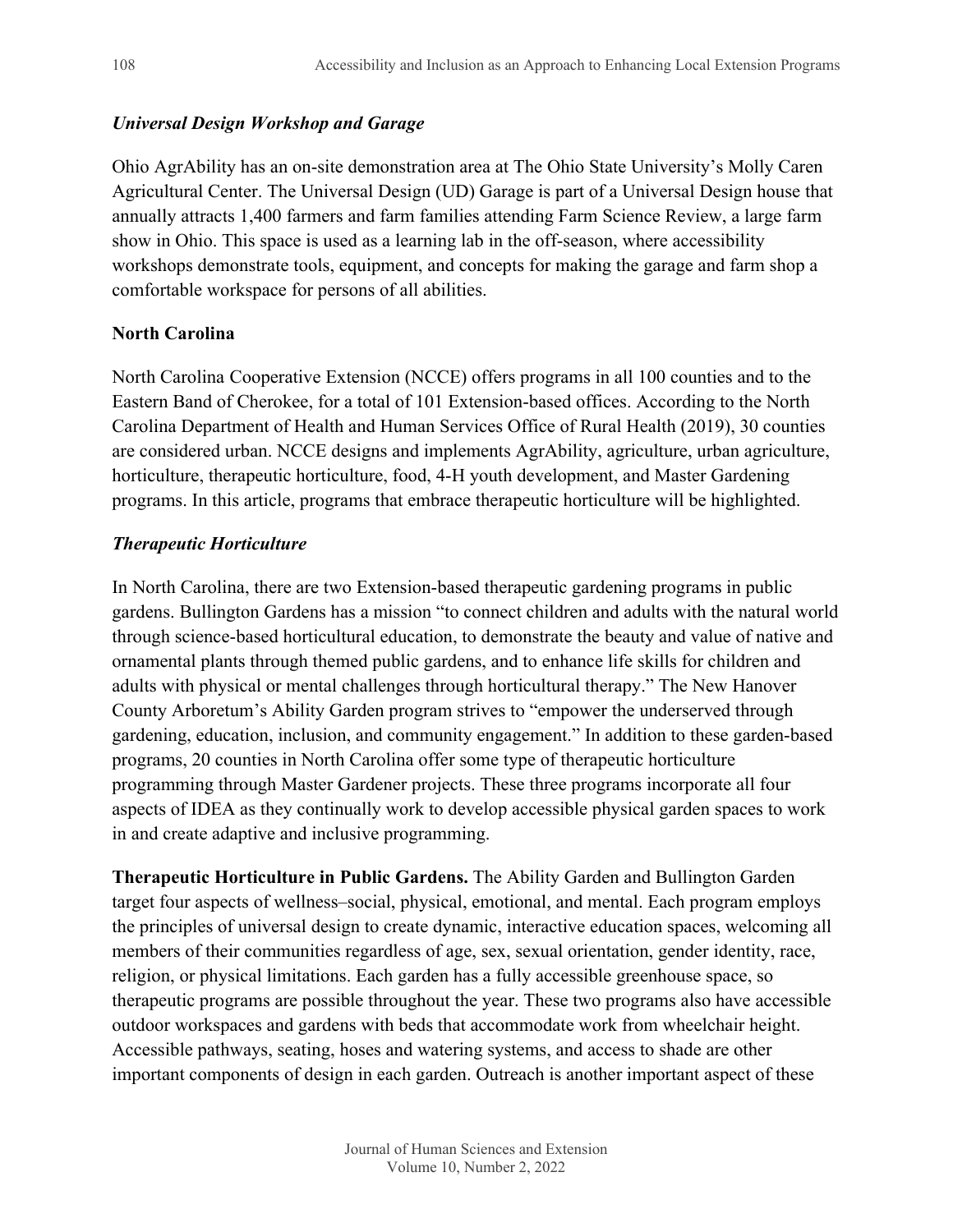programs, reaching underserved populations unable to visit the gardens, which promotes equity in the services offered to the communities they serve.

The Ability and Bullington Gardens work with participants of all ages, focusing on therapeutic goals that include using accessible tools, garden design, propagation, prevocational skills, life skills, rehabilitation skills, budgeting, teamwork, leadership, self-confidence, increased memory, and socialization. Both programs offer training opportunities in therapeutic horticulture, have membership in the Carolinas Horticultural Therapy Network to promote and educate the use of therapeutic horticulture, and are supported through Master Gardener Volunteers.

#### **Therapeutic Horticulture Through the North Carolina Extension Master Gardener**

**Volunteer Program.** North Carolina Extension Master Gardener Volunteers (EMGV) support therapeutic gardening in 20 of the 100 counties in the state. The most developed of these programs is the Wake County Therapeutic Horticulture Committee which was created to "support social development, psychological well-being and physical rehabilitation for those who are physically and mentally challenged" (Bradley, 2020). The founding group wanted to make gardening more accessible to disabled members of their community. In 2019, the group served 12 sites in the county, which included assisted living facilities, a community rehabilitation program, residential addiction recovery programs, and a day program for women experiencing homelessness. The programs occur at the facilities being served and, when possible, create garden spaces that follow universal design principles. Scheduling is based on the needs of the facility and the capacity of the volunteers. Each site is assigned a team of EMGVs with co-leads. The team works with the facility to set the schedule and develop activities appropriate to the participants' abilities. The EMGVs who join the committee are encouraged to take advantage of educational opportunities through NC Cooperative Extension and NC State University, including two online courses—Introduction to Therapeutic Horticulture and Therapeutic Horticulture Program Development—created in partnership with the North Carolina Botanical Garden.

Therapeutic horticulture in North Carolina is growing through the state's Extension service. A clear model is beginning to develop that includes the creation of accessible spaces in public gardens and outreach sites with gardens, advanced training for Master Gardener Volunteers on adaptive accommodations for gardening, working with special populations and the healing benefits of nature, and collaboration with community-based organizations to promote inclusiveness and equity in our services. In the future, therapeutic horticulture can be used to engage all persons in gardening and create truly inclusive spaces that focus on people-plant connections to support overall wellness.

#### **Discussion**

Extension welcomes all people to discover programs, access resources, and build new skills. In addition to sharing the knowledge of the university with the citizens of the state, Extension also has an obligation to welcome all people of all abilities, to participate, learn, and engage. The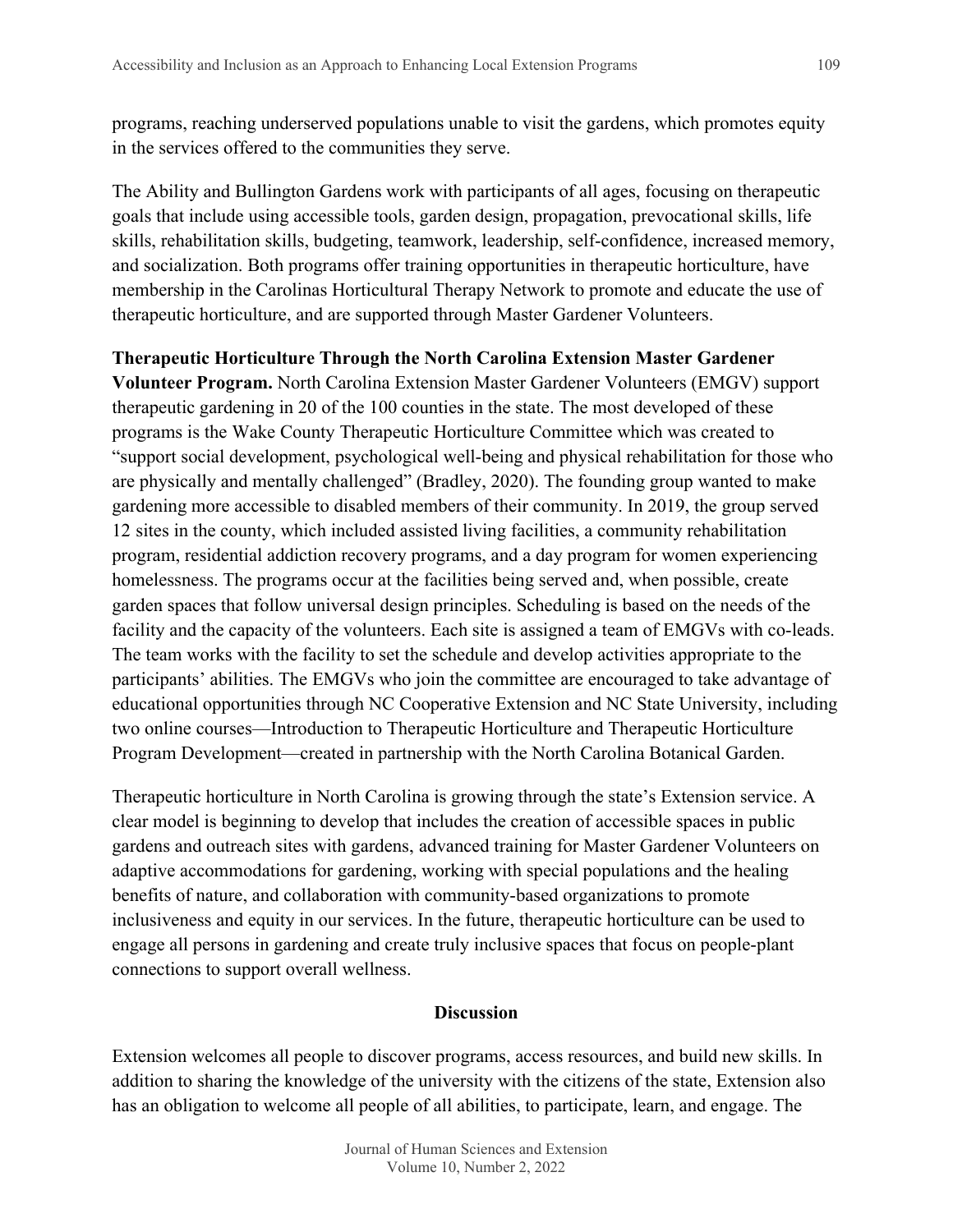obligation comes from Extension's mission and federal laws such as the Rehabilitation Act of 1973 and the Americans with Disabilities Act.

Extension professionals can work within their communities to improve the health of people living with disabilities. "Inclusion is improved, and health disparities are reduced when people with disabilities are no longer viewed solely as recipients of need, but rather, by their assets and ability to design solutions that benefit their own health (Gherman, 2018).

Persons with disabilities have the same expectations and interests as non-disabled community members. It is important for them to access public spaces when they are by themselves, accompanied by a care provider, or spending time with friends and families. Knowing they can easily and safely access a space, event, or educational program is vital to their independence and ability to engage within their community. Examining the facilities used to offer Extension programming for accessibility requirements is an intentional action that requires forethought on behalf of the program coordinators.

Lessons learned from the examples stated in this article highlight several key concepts and best management practices for accommodating persons with disabilities. Urban agricultural teams can utilize these practices to create a more inclusive environment as they create accessible spaces in their communities.

## **Best Management Practices for Creating Accessible Spaces**

The best way to create accessible spaces is to be proactive when planning, building, or renovating. A public space can become a welcoming and accessible location by using accessibility principles and universal design standards. Common practices for modifying physical spaces include the following recommendations.

## *Walkways and Accessible Routes*

- Walkways must have a minimum clear width of 36" for wheelchairs and scooters used by individuals with disabilities. Wider walkways allow people with mobility devices to travel next to pedestrians and turn around easily.
- The minimum space needed for a turnaround is  $60"$  x  $60"$  (to make a "T" or 3-point turn)
	- o If a walkway, aisle, and row dead-ends and requires people to turn around and travel back on the path to exit, there should be room for a wheelchair also to turn around.
- Walkways must have firm, smooth surfaces to minimize the risk of trips, slips, or falls. Avoid loose materials like sand, gravel, and mulch.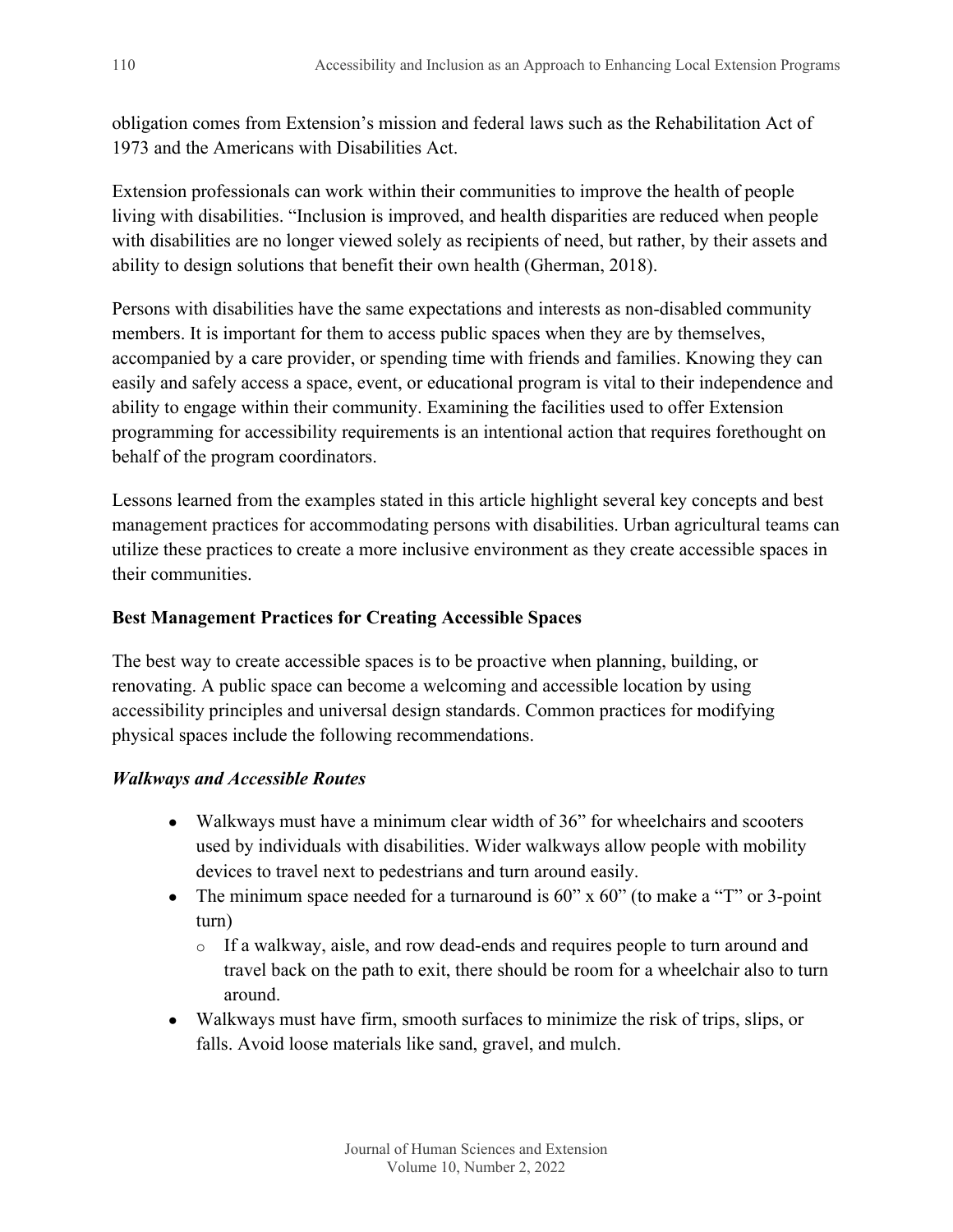- o However, a smooth surface of firmly packed crusher-run 75 3/8-inch and under gravel (includes particles 3/8-inch diameter down to fines) can accommodate wheelchairs and scooters.
- Walkways must have adequate drainage and be free of puddles and mud.
- Remove or barricade all overhangs, obstructions, sharp objects, or other hazards that could cause injury if customers bumped against them.
- Objects placed on or next to a walkway should be detectable by a person using a cane.

## *Public Gardens or Spaces*

- Make the access and use of the space the same for everyone.
- If there are buildings, arbors, or other shade structures in the space, be sure they are accessible to all persons. Besides having benches beneath the shaded areas, make sure there is room for a few wheelchairs or other mobility devices to park between/beside the benches (under the shade).
- Consider providing grab bars and other unobtrusive tools for moving from sitting to standing as well as providing physical cues to those with low or no vision.
- Don't fill all the empty spaces with trash cans or other objects. Leave space for wheelchairs and mobility scooters.
- Walkways should be 3-4 feet wide with no barriers (trash cans, planters, hanging baskets). Wider walkways allow people with mobility devices to turn around easily and travel next to a pedestrian.

#### **Conclusion**

The urban settings of our communities are fertile ground for programs that use gardens and nature-based activities to improve personal and community well-being. Extension professionals can enhance inclusiveness by uniquely tailoring their programs to address the needs of individuals living with disabilities to participate in urban agricultural activities.

Extension professionals are encouraged to build relationships with disabled participants, professionals, and farmers. These voices on advisory committees and as volunteer staff will strengthen their program team. Community members who offer their lived experiences often have far greater expertise, creative problem-solving skills, and ideas for more inclusive programming.

Additionally, modifications to physical spaces can enhance access to local programs, gardens, and growing spaces. Applying best management practices to these locations increases accommodation capacity even without the presence of an Extension educator.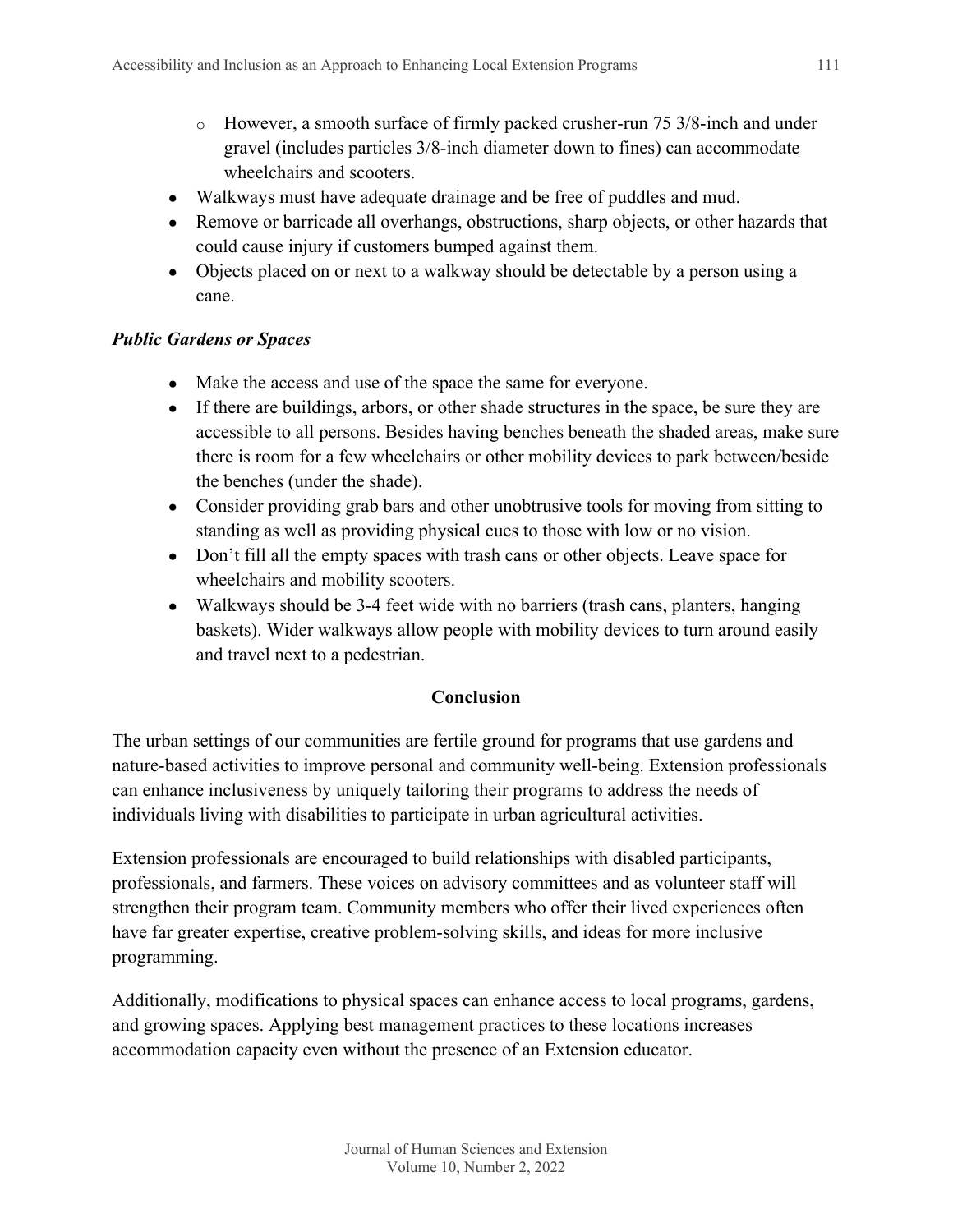In urban settings, horticulture programs can be a focal point for activities that engage the community. Within the context of accessible agriculture, there are opportunities to grow the IDEA approach for better inclusion, diversity, equity, and accessibility. Enhancing accessibility to agricultural experiences is a critical step that can lead to overall wellness and increased quality of life for the participants. Creating and prioritizing accessible programs for the Extension professional allows their programming to stand out and be more inclusive for all clientele.

#### **References**

- American Horticultural Therapy Association. (2022). *Welcome to the American Horticultural Therapy Association (AHTA)* [Homepage]. [https://www.ahta.org](https://www.ahta.org/)
- Americans with Disabilities Act of 1990, as amended. 42 U.S.C. § 12101 *et seq.* (1990/2008). <https://www.ada.gov/pubs/adastatute08.htm>
- Assistive Technology Industry Association. (2022). *What is AT?* [https://www.atia.org/home/at](https://www.atia.org/home/at-resources/what-is-at)[resources/what-is-at](https://www.atia.org/home/at-resources/what-is-at)
- Bradley, L. (2020, November 4). *Therapeutic horticulture programs by Wake County Extension Master Gardeners*. North Carolina State University. <http://go.ncsu.edu/readext?236121>
- Bravo, M. (2015). *A guide for making community gardens accessible for all members*. Grassroots Gardens of Buffalo. [https://vcgn.org/vcgn2020/wp-content/uploads/2018/05](https://vcgn.org/vcgn2020/wp-content/uploads/2018/05%E2%80%8C/AccessibleCommunityGardensGuide-GrassrootsGardensofBuffalo.pdf) [/AccessibleCommunityGardensGuide-GrassrootsGardensofBuffalo.pdf](https://vcgn.org/vcgn2020/wp-content/uploads/2018/05%E2%80%8C/AccessibleCommunityGardensGuide-GrassrootsGardensofBuffalo.pdf)
- Centers for Disease Control and Prevention. (2016). *Prevalence of disabilities and health care access by disability status and type among adults–United States, 2016*. [https://www.cdc](https://www.cdc.gov/ncbddd/disabilityandhealth/features/kf-adult-prevalence-disabilities.html) [.gov/ncbddd/disabilityandhealth/features/kf-adult-prevalence-disabilities.html](https://www.cdc.gov/ncbddd/disabilityandhealth/features/kf-adult-prevalence-disabilities.html)
- Centers for Disease Control and Prevention. (2020, September 15). *Disability and health inclusion strategies*. [https://www.cdc.gov/ncbddd/disabilityandhealth/disability](https://www.cdc.gov/ncbddd/disabilityandhealth/disability-strategies.html#:%7E:text=Accessibility,by%20people%20of%20all%20abilities)[strategies.html#:~:text=Accessibility,by%20people%20of%20all%20abilities](https://www.cdc.gov/ncbddd/disabilityandhealth/disability-strategies.html#:%7E:text=Accessibility,by%20people%20of%20all%20abilities)
- Cornell University. (2018). *2018 Disability status report: New Mexico*. [https://www.disabilitysta](https://www.disabilitystatistics.org/reports/2018/English/HTML/report2018.cfm?fips=2035000&html_year=2018&subButton=Get+HTML) [tistics.org/reports/2018/English/HTML/report2018.cfm?fips=2035000&html\\_year=2018](https://www.disabilitystatistics.org/reports/2018/English/HTML/report2018.cfm?fips=2035000&html_year=2018&subButton=Get+HTML) [&subButton=Get+HTML](https://www.disabilitystatistics.org/reports/2018/English/HTML/report2018.cfm?fips=2035000&html_year=2018&subButton=Get+HTML)
- Cummins, M., Petty, B., Hansen, L. Hoffman, K., & Wittman, G. (2012). Expanding the reach of Extension to underserved audiences through study circles in rural Idaho. *Journal of Extension*, *50*(4), Article 13. <https://tigerprints.clemson.edu/joe/vol50/iss4/13/>
- Ferris, J., Norman, C., & Sempik, J. (2001). People, land, and sustainability: Community gardens and the social dimension of sustainable development**.** *Social Policy & Administration*, *35*(5), 559–568.<https://doi.org/10.1111/1467-9515.t01-1-00253>
- Gherman, W. (2018, January 15). *Reducing health disparities through inclusion*. Family and Consumer Sciences Live Smart Ohio, Ohio State University Extension. [https://livesmartohio.osu.edu/food/gherman-12osu-edu/reducing-health-disparities](https://livesmartohio.osu.edu/food/gherman-12osu-edu/reducing-health-disparities-through-inclusion)[through-inclusion](https://livesmartohio.osu.edu/food/gherman-12osu-edu/reducing-health-disparities-through-inclusion)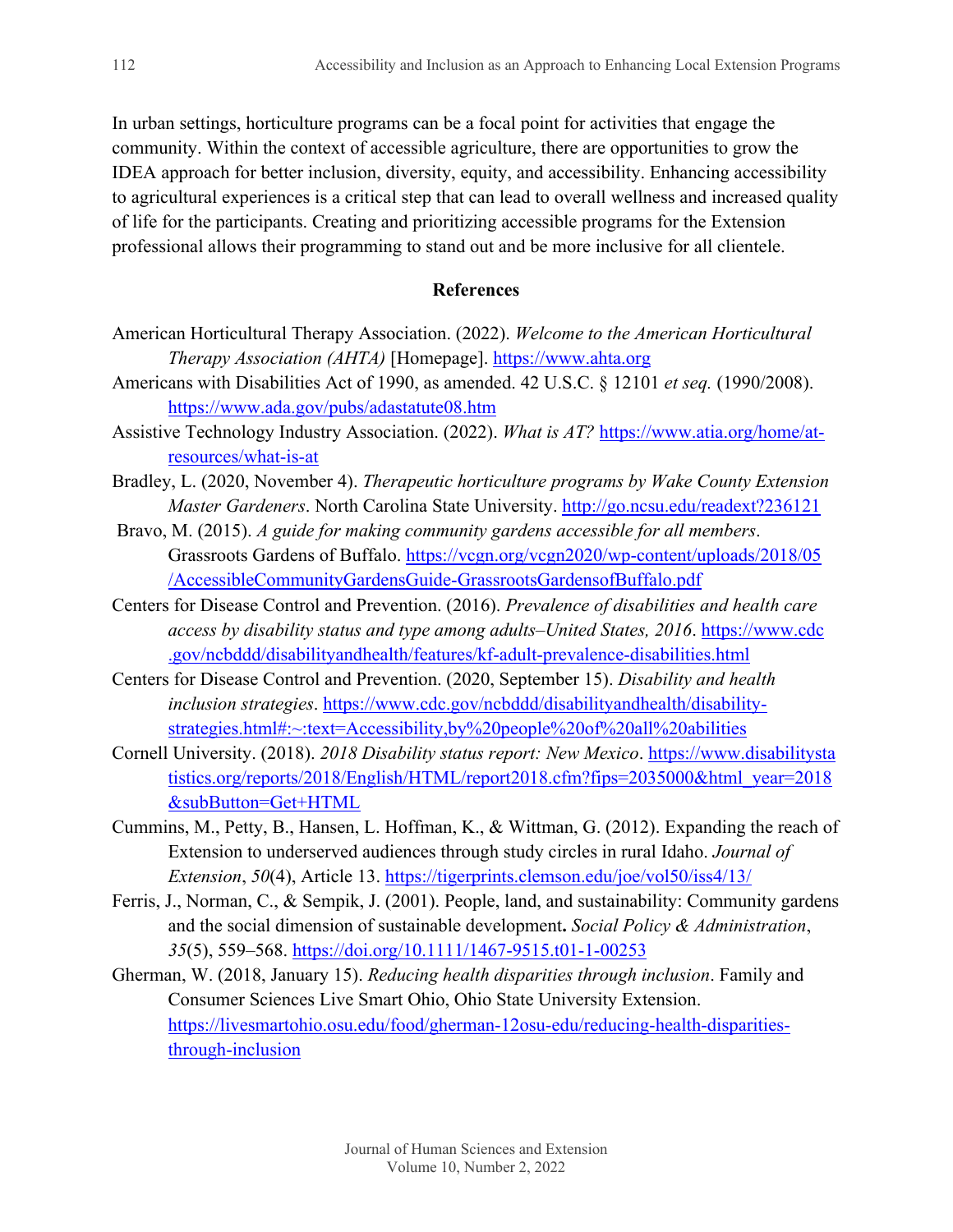- Haller, R. L., & Capra, C. L. (2017). *Horticultural therapy methods: Connecting people and plants in health care, human service, and therapeutic programs*. (2nd ed.). Taylor & Francis Group.
- Haller, R. L., Kennedy, K. L., & Capra, C. L. (2019). *The profession and practice of horticultural therapy*. (pp. 23–36). Taylor & Francis Group.
- Kolb, D. A. (1984). *Experiential learning: Experience as the source of learning and development*. Prentice Hall.
- McBreen, D. (1994). What Cooperative Extension should know about the Americans with Disabilities Act. *Journal of Extension, 32*(4), Article 4FEA1. [https://archives.joe.org/joe](https://archives.joe.org/joe%E2%80%8C/1994%E2%80%8Cdecember/a1.php) [/1994december/a1.php](https://archives.joe.org/joe%E2%80%8C/1994%E2%80%8Cdecember/a1.php)
- Mouton, L., & Bruce, J. (2013). Current practices for training staff to accommodate youth with special health care needs in the 4-H camp setting. *Journal of Extension*, 51(1), Article 33. <https://archives.joe.org/joe/2013february/rb4.php>
- National AgrAbility Project. (n.d.). *Homepage.* [http://www.agrability.org](http://www.agrability.org/)
- National Disability Authority. (n.d.). *Center for Excellence in Universal Design* [Homepage]. <https://www.universaldesign.ie/home>
- North Carolina Department of Health and Human Services Office of Rural Health. (2019). *North Carolina rural and urban counties* [Map]. [https://files.nc.gov/ncdhhs/RuralUrban\\_2019](https://files.nc.gov/ncdhhs/RuralUrban_2019%E2%80%8C.pdf) [.pdf](https://files.nc.gov/ncdhhs/RuralUrban_2019%E2%80%8C.pdf)
- Okoro, C. A., Hollis, N. D., Cyrus, A. C., Griffin-Blake, S. (2018). Prevalence of disabilities and health care access by disability status and type among adults—United States, 2016. *Morbidity and Mortality Weekly Report*, *67*(32), 882887. [https://www.cdc.gov/mmwr/vol](https://www.cdc.gov/mmwr/vol%E2%80%8Cumes%E2%80%8C/67/wr/mm6732a3.htm) [umes/67/wr/mm6732a3.htm](https://www.cdc.gov/mmwr/vol%E2%80%8Cumes%E2%80%8C/67/wr/mm6732a3.htm)
- Peterson, D. (2019). *Overview and definition of experiential learning*. Thought Co. <https://www.thoughtco.com/what-is-experiential-learning-31324>
- Peterson, R. L., Grenwelge, C., Benz, M. R., Zhang, D., Resch, J. A., Mireless, G., & Mahadevan, L. (2012). Serving clientele with disabilities: An assessment of Texas FCS agents' needs for implementing inclusive programs. *Journal of Extension*, *50*(6), Article 7.<https://archives.joe.org/joe/2012december/a7.php>
- Rehabilitation Act of 1973 § Section 504 *et seq.* (1973). [https://www.dol.gov/agencies/oasam](https://www.dol.gov/agencies/oasam%E2%80%8C/cen%E2%80%8Cters%E2%80%8C-offices/civil-rights-center/statutes/section-504-rehabilitation-act-of-1973) [/centers-offices/civil-rights-center/statutes/section-504-rehabilitation-act-of-1973](https://www.dol.gov/agencies/oasam%E2%80%8C/cen%E2%80%8Cters%E2%80%8C-offices/civil-rights-center/statutes/section-504-rehabilitation-act-of-1973)
- Taylor-Winney, J., Xue, C., McNab, E., & Krahn, G. (2019). Inclusion of youths with disabilities in 4-H: A scoping literature review. *Journal of Extension*, 57(3), Article 22. [https://tigerpr](https://tigerprints.clemson.edu/joe/vol57/iss3/22/) [ints.clemson.edu/joe/vol57/iss3/22/](https://tigerprints.clemson.edu/joe/vol57/iss3/22/)

*Dee Jepsen* is a Professor at The Ohio State University. She is the Program Director for Ohio's AgrAbility Program and gives leadership to the OSU Extension Agricultural Safety and Health Program. She has dedicated 30 years to occupational safety and health issues serving the agricultural community. Please direct correspondence to S. Dee Jepsen at  $j$ epsen. $4$ @osu.edu.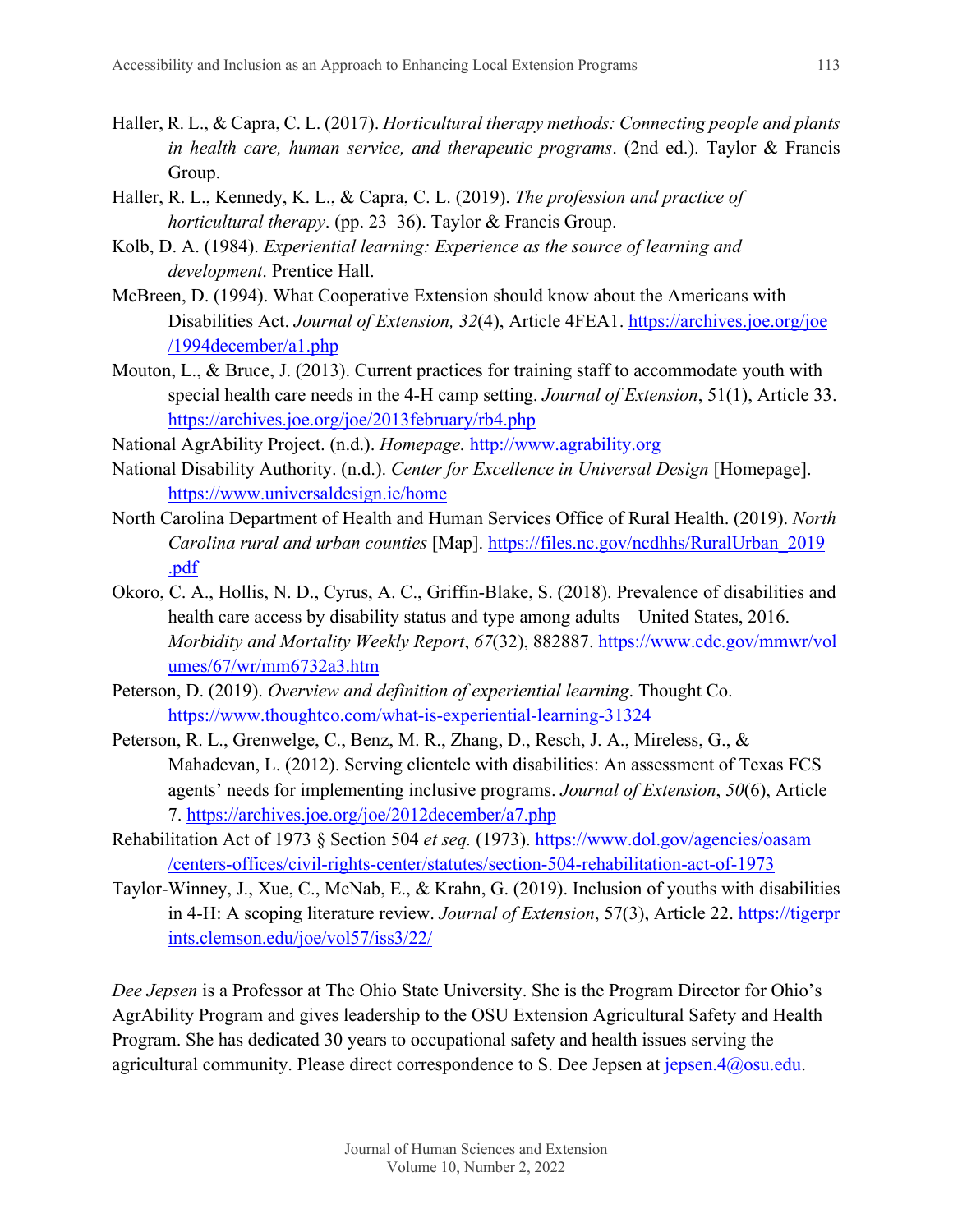*Laura Akgerman* is the Disability Services Coordinator for Ohio AgrAbility & Ohio State University Extension. She presents workshops on gardening with arthritis, farming with a disability, AgriTourism, and other disability-related issues for Ohio AgrAbility and OSU Extension.

*Karen Funkenbusch* is the State Health and Safety Specialist and Director/PI of the Missouri AgrAbility Project at the University of Missouri. For 25 years, Funkenbusch has presented commercial small plot accessible gardening, adapted gardening, or urban agriculture education programs and facilitated assistive technologies and hands-on tool talks for individuals with disabilities, including veterans and their dependents.

*Jessie Calero* is the Development Director of Mandy's farm, a disability organization based on a farm in the South Valley of Albuquerque. She is a life-long resident of New Mexico who earned her Bachelor's and Master of Arts degrees from the University of New Mexico and has more than 10 years of experience in nonprofit leadership and fundraising.

*Heather L. Kelejian* is the Extension Therapeutic Horticultural agent with North Carolina Cooperative Extension. She also serves as Director of the Ability Garden at the New Hanover County Arboretum. She is a North Carolina native who has practiced therapeutic horticulture in a public garden setting since 2004. The work has been rewarding, combining her love of plants and nature with her desire to help others.

#### **Resources**

*Ability Garden*. [https://abilitygarden.org](https://abilitygarden.org/)

- ADA National Network. (2017). *An Overview of the Americans with Disabilities Act. A Series of Factsheets*. <https://adata.org/factsheet/ADA-overview>
- ADA National Network. (2015). *A Planning Guide for Making Temporary Events Accessible to People with Disabilities.*<https://adata.org/publication/temporary-events-guide>
- Adaptive Environments Center Inc. for the National Institute on Disability and Rehabilitation Research. (1995, August). *Checklist for Existing Facilities Version 2.1 The Americans with Disabilities Act Checklist for Readily Achievable Barrier Removal*. [https://www.ada](https://www.ada.gov/racheck.pdf) [.gov/racheck.pdf](https://www.ada.gov/racheck.pdf)
- Bowen, I., & Ada One, LLC. (2015). *Renewing the Commitment: An ADA Compliance Guide for Nonprofits*.<https://cct.org/wp-content/uploads/2015/08/2015ADAComplianceGuide.pdf>
- Bradley, L. (2020, November 4). *Therapeutic Horticulture Programs by Wake County Extension Master Gardeners.* North Carolina State University. [https://therapeutic-hort.ces.ncsu.edu](https://therapeutic-hort.ces.ncsu.edu/2020/08/therapeutic-horticulture-programs-by-wake-county-extension-master-gardeners) [/2020/08/therapeutic-horticulture-programs-by-wake-county-extension-master-gardeners](https://therapeutic-hort.ces.ncsu.edu/2020/08/therapeutic-horticulture-programs-by-wake-county-extension-master-gardeners) *Bullington Gardens*. <https://bullingtongardens.org/>